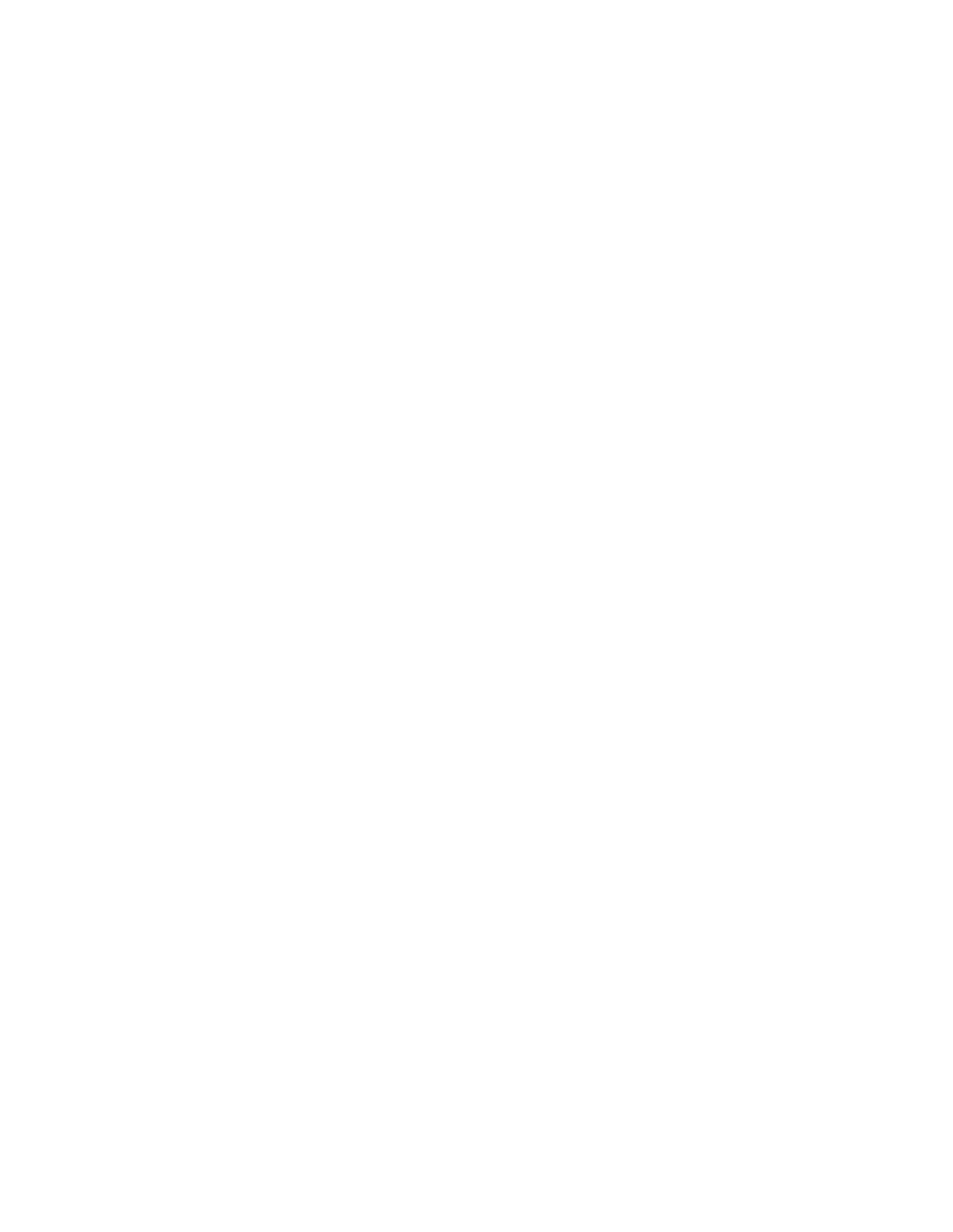# Childcare and Women's Labor Participation:

### Evidence for Latin America and the Caribbean

Mercedes Mateo Diaz Lourdes Rodriguez-Chamussy

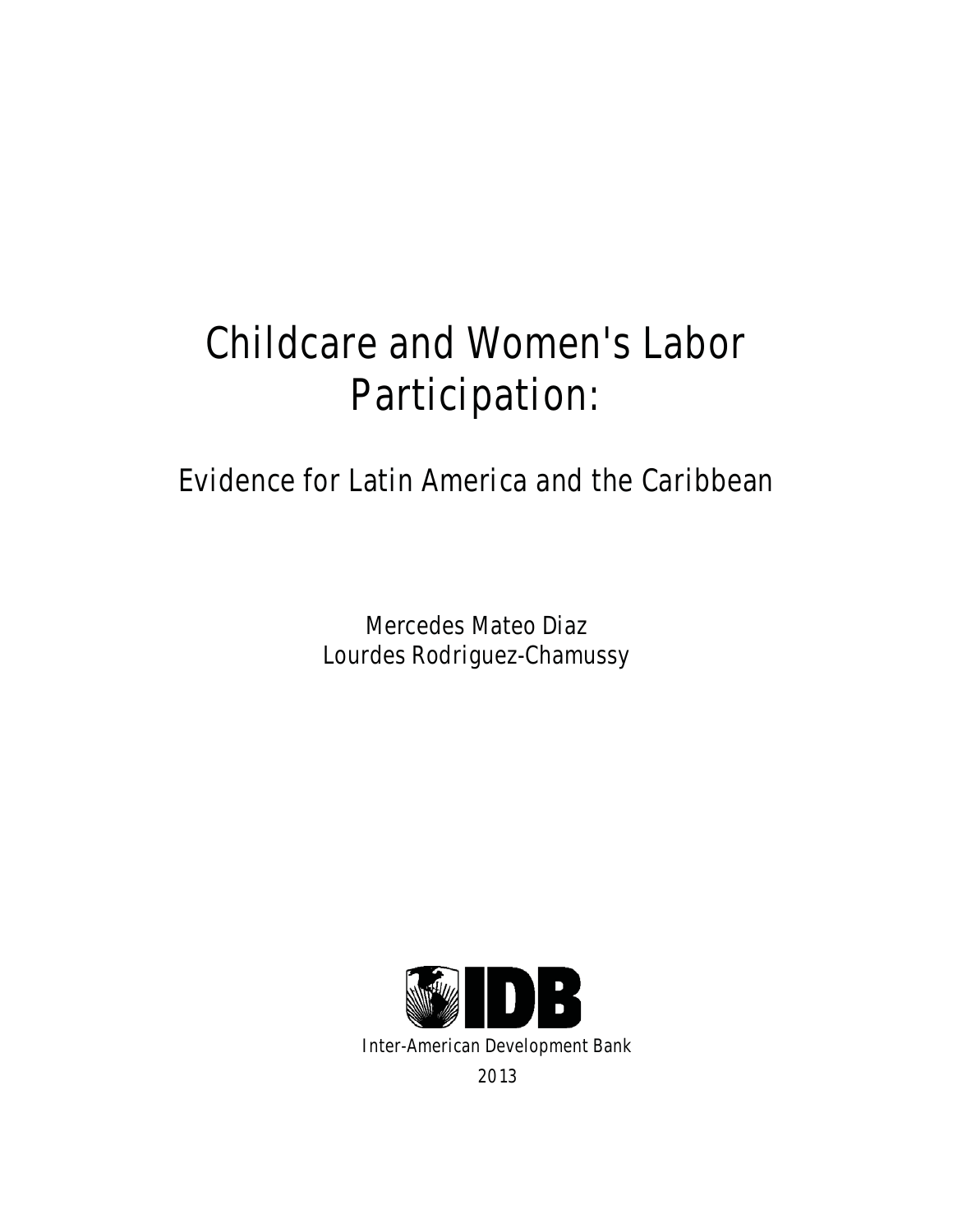Cataloging‐in‐Publication
data
provided
by
the Inter‐American
Development
Bank Felipe
Herrera
Library

Mateo
Diaz,
Mercedes.

Childcare and women's labor participation: evidence for Latin America and the Caribbean / Mercedes
Mateo
Diaz,
Lourdes
Rodriguez‐Chamussy. p.
cm.
‐
(IDB
Technical
Note
;
586) Includes
bibliographic
references. 1.
Child
care
services‐Latin
America. 2.
Labor
supply‐Women‐Latin
America. I.

Rodriguez-Chamussy, Lourdes. II. Inter-American Development Bank. Vice Presidency for Sectors and Knowledge. III. Title. IV. Series. IDB‐TN‐586

http://www.iadb.org

The
opinions
expressed
in
this
publication
are
those
of
the
authors
and
do
not necessarilyreflect the views of the Inter-American Development Bank, its Board of Directors,
or
thecountries
they
represent.

The
unauthorized
commercial
use
of
Bank
documents
is
prohibited
and
may
be
punishable under
the
Bank's
policies
and/or
applicable
laws.

Copyright
©
2013
Inter‐American
Development
Bank.
All
rights
reserved;
may
be freelyreproduced
for
any
non‐commercial
purpose.

Mercedes
Mateo
Diaz:
mercedesma@iadb.org
and
Lourdes
Rodriguez‐Chamussy:
mlrodriguez@iadb.org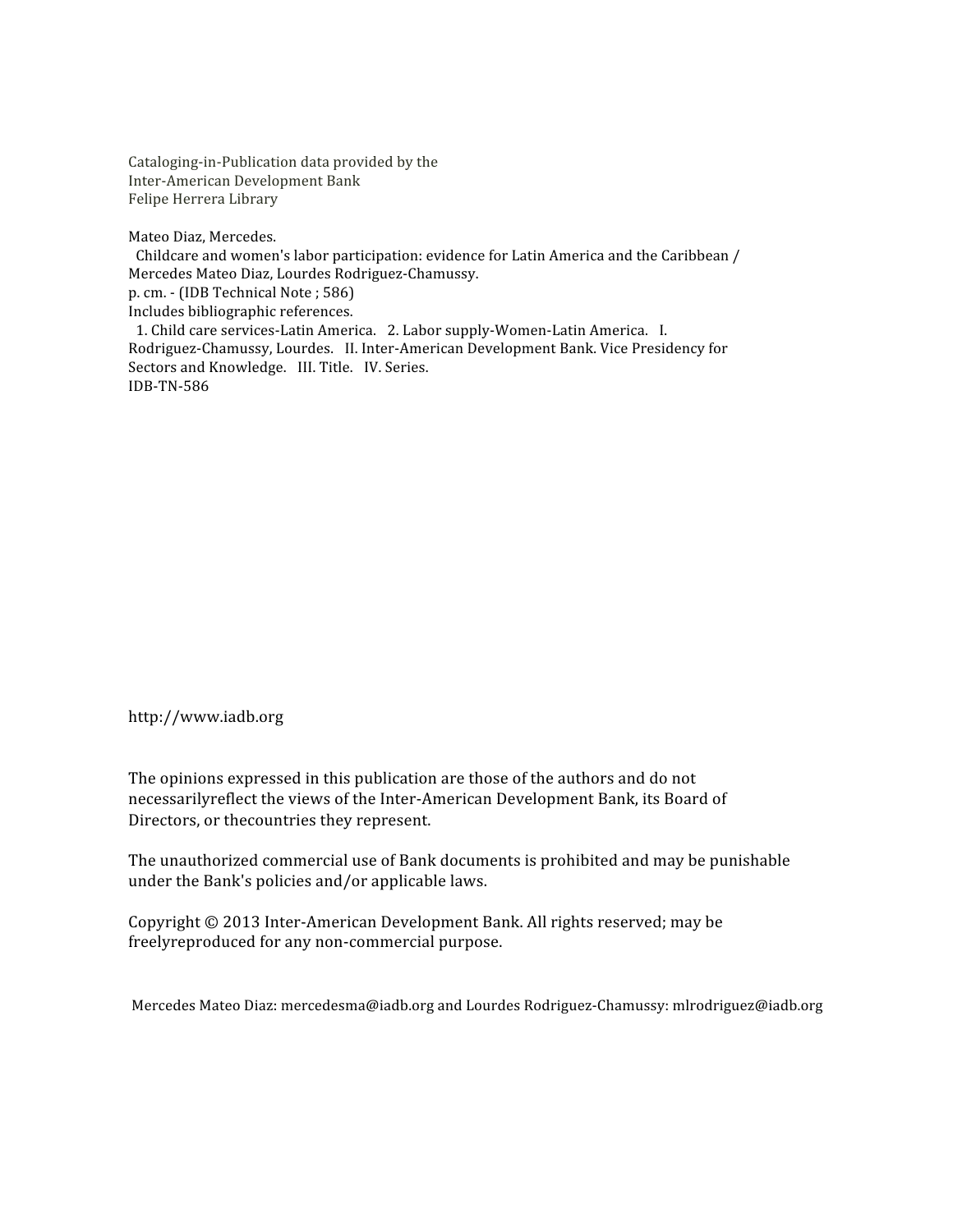#### **Abstract**

Reliable and affordable non-parental childcare is intimately related to female participation and other outcomes in the labor market given the conflicting demand for women's time on both, work and care activities. In terms of policy, public provision and subsidy of childcare services lift some of the time constraints and contribute to help families in the transition through the initial years of parenthood. Both from developed and developing countries, there is evidence that subsidized childcare increases enrollment and this in turn increases the probability for mothers to look for a job or to be employed. This paper summarizes the available evidence specifically discussing characteristics and impact of childcare policies and programs in the Latin American region. Almost all random assignment and quasiexperimental studies show consistent positive effects either on the intensive or extensive margins of female labor supply. We also provide a review of incipient evidence about factors that affect program take-up and demand for childcare services and other informal care arrangements.

**Keywords:** Childcare, female labor supply, impact

**JEL Codes:** J13, J22, I28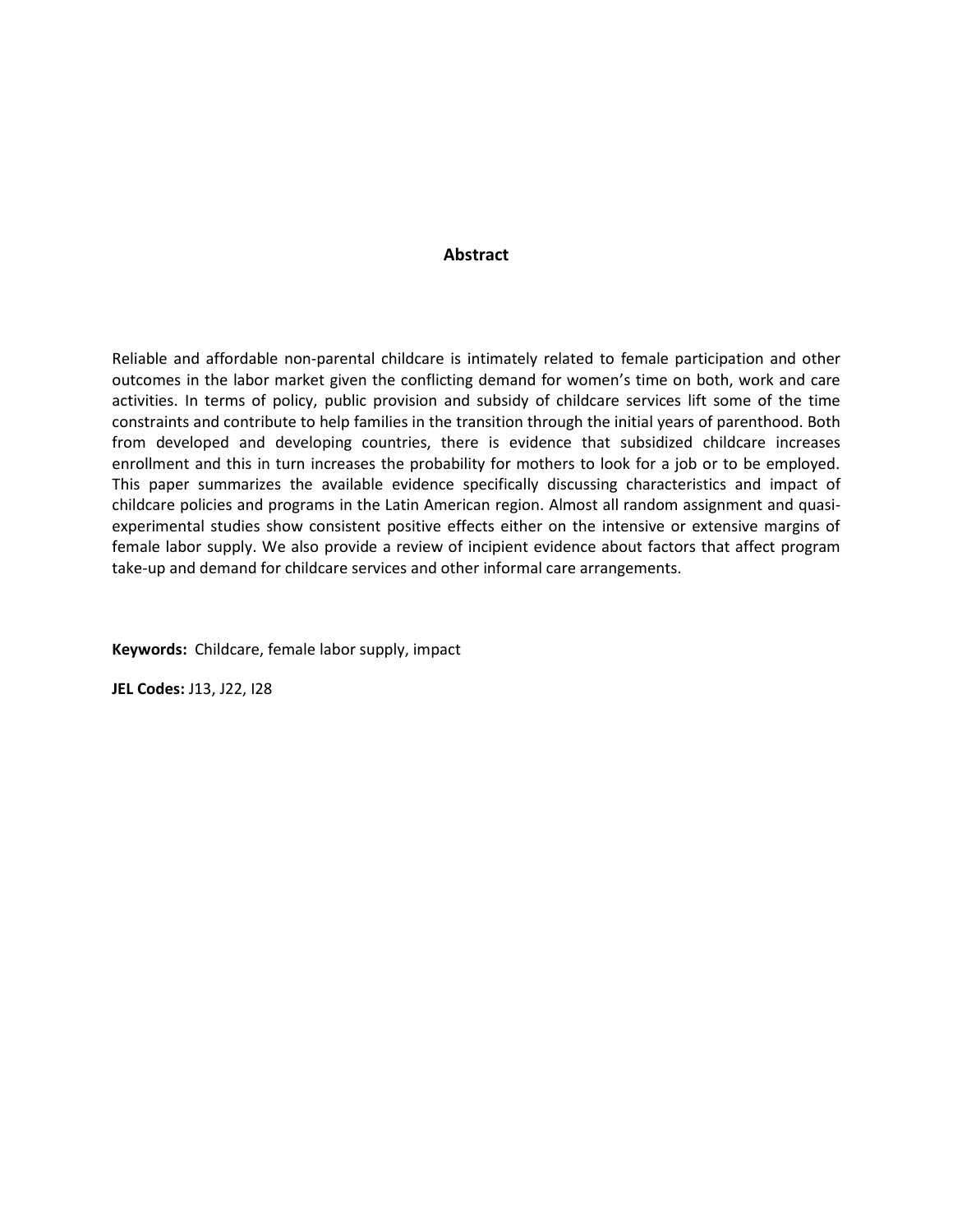### **Contents**

| 1            |       |                                                                                         |  |  |  |  |  |  |  |
|--------------|-------|-----------------------------------------------------------------------------------------|--|--|--|--|--|--|--|
| $\mathbf{2}$ |       |                                                                                         |  |  |  |  |  |  |  |
| 3            |       |                                                                                         |  |  |  |  |  |  |  |
| 4            |       | Evidence on childcare and women's labor supply in Latin America and the Caribbean  11   |  |  |  |  |  |  |  |
|              | 4.1   |                                                                                         |  |  |  |  |  |  |  |
|              | 4.1.1 |                                                                                         |  |  |  |  |  |  |  |
|              | 4.1.2 | Estancias Infantiles para Apoyar a Madres Trabajadoras, Mexico 13                       |  |  |  |  |  |  |  |
|              | 4.1.3 |                                                                                         |  |  |  |  |  |  |  |
|              | 4.1.4 | Fondo de Desarrollo Infantil (FODI) - Centros de desarrollo infantil-, Ecuador  15      |  |  |  |  |  |  |  |
|              | 4.1.5 | Public daycare provision by Junta Nacional de Jardines Infantiles (JUNJI) and Fundacion |  |  |  |  |  |  |  |
|              |       |                                                                                         |  |  |  |  |  |  |  |
|              | 4.1.6 |                                                                                         |  |  |  |  |  |  |  |
|              | 4.2   |                                                                                         |  |  |  |  |  |  |  |
| 5            |       |                                                                                         |  |  |  |  |  |  |  |
| 6            |       |                                                                                         |  |  |  |  |  |  |  |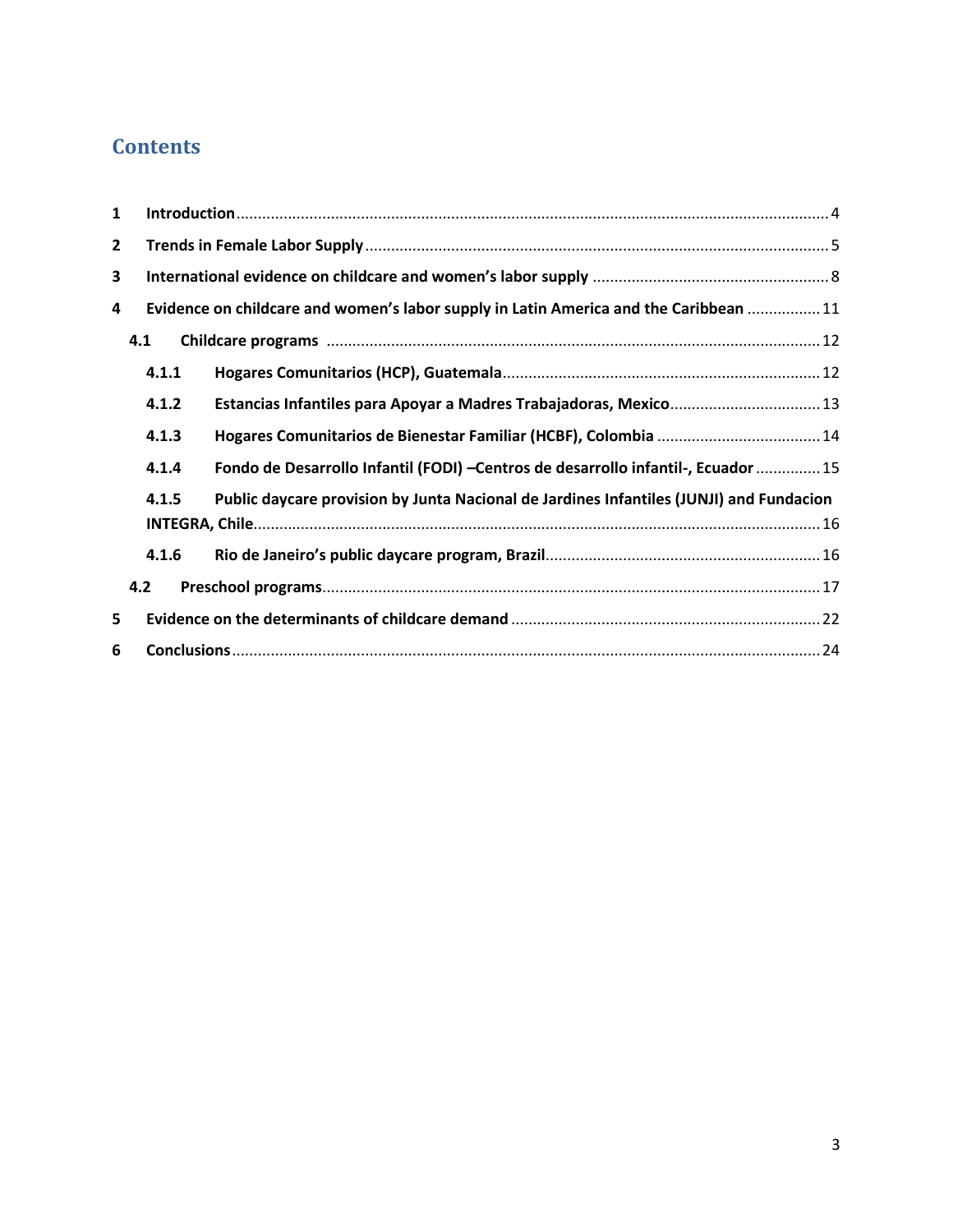#### <span id="page-6-0"></span>**1 Introduction**

This document summarizes the available evidence on the effects of childcare policies on female labor market outcomes, discussing more specifically what we know about their impact in the region. Women participation in the labor market has been consistently increasing in the last decades. More participation has been accompanied by a bigger share of female workers in earnings. These general positive trends hide important variations within the region, and persistent gender gaps in terms of wages, and vulnerability to unemployment and informality. Constraints to participation are even stronger when women have young children.

In coming years, many Latin American and Caribbean countries (LAC) will face a unique opportunity to reduce dependency from social assistance programs and strengthen social security systems, if they can increase participation in the labor market. Some countries like Uruguay, Brazil, Chile or Costa Rica, have less than 10 years to capitalize on the demographic dividend, which is still giving them a larger share of working age population with respect to dependent and non-economically active groups (children and elderly). Many of this unused labor force are women, and more specifically mothers to children between 0 and 6. In a context in which mothers are still highly demanded for care activities, policies to support the care of young children can lift some of the existing constraints to a more active involvement in economic activities.

A majority of the evidence here presented shows that subsidized childcare increases enrollment, and this, in turn, increases female labor supply. The second question for policymakers is then what childcare programs are cost-effective and can be considered as a sustainable strategy for better labor outcomes. Answering this question also implies understanding the demand for such programs and identifying the determinants of enrollment or take-up. Demand is not an issue specific to childcare programs; on the contrary, it affects social programs in general that are, often with the best intentions, supply driven. One shouldn't forget that at the origin of one of the most interesting and emblematic interventions designed during the 1990s in LAC, Conditional Cash Transfers (CCTs), lies precisely the need to solve a fundamental demand issue: how to get families to use preventive health services for children and how to keep those same children in schools.

Going back to childcare, the evidence on the first dimension, i.e., impact, is quite extensive and consistent. There is however very little evidence on why mothers decide to use non-parental childcare. We provide in this note a review of the existing studies and discuss important implications for the research agenda. In the following, Section 2 discusses main trends in female labor participation in Latin America and the Caribbean. Section 3 presents a summary of the international evidence on childcare and women's labor supply. In Section 4 we present an overview of the existing evidence specific to Latin America and the Caribbean and a description of the main features of childcare programs and interventions for which the effects of women's labor participation have been studied. Section 5 focuses on the determinants of use of non-parental childcare arrangements and services. Concluding remarks are presented in the last section.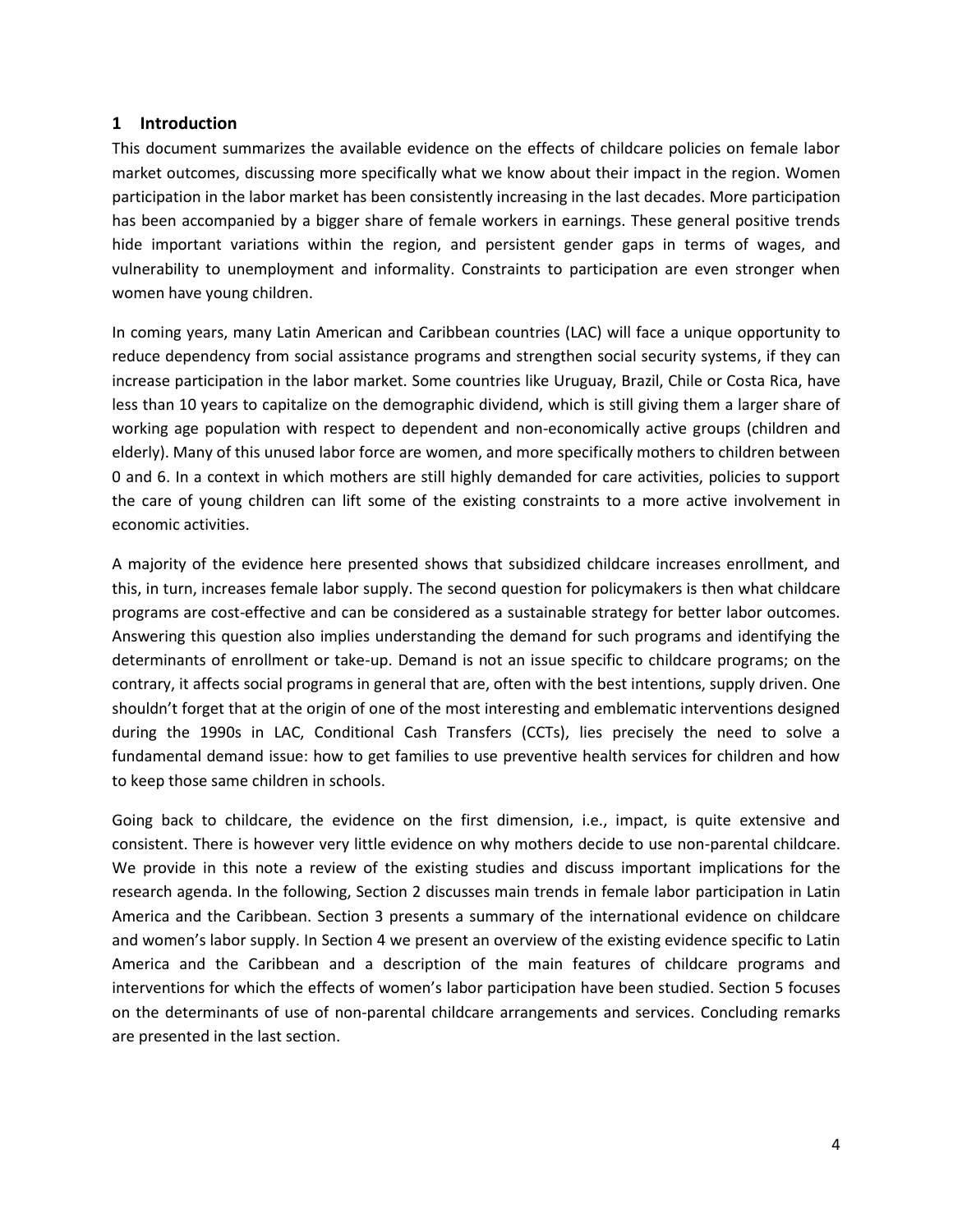#### <span id="page-7-0"></span>**2 Trends in Female Labor Supply**

Female labor participation rates have grown importantly in almost all countries in Latin America and the Caribbean over the past decades. Figure 1 shows the trends for countries in the region compared to the average in OECD countries and the United States. Women's economic contribution to the household has also grown and ranges from about 28 percent in Guatemala to 41.3 percent in Nicaragua, and 44.3 percent in Uruguay, with generally lower percentages of female earnings in the bottom quintile than in the top quintile (Table 1).

Recent estimates suggest that women's labor market participation rate in the region grew 15 percent from 2000 to 2010 and female labor income contributed 30 percent to the reduction of extreme poverty (World Bank, 2012). Evidence suggests significant macroeconomic gains to women´s involvement in paid work: Aguirre et al. (2012) estimate there are 865 million women worldwide who have the potential to contribute to their national economies and 93% of them live in emerging or developing countries. Estimates from Cuberes and Teignier (2012) suggest that the 33% labor force participation gender gap for Latin America as a region translates in an income loss of 17%.



Figure 1. Female Labor Force Participation Rates in Latin American countries

Source: Own elaboration based on World Development Indicators 2012, The World Bank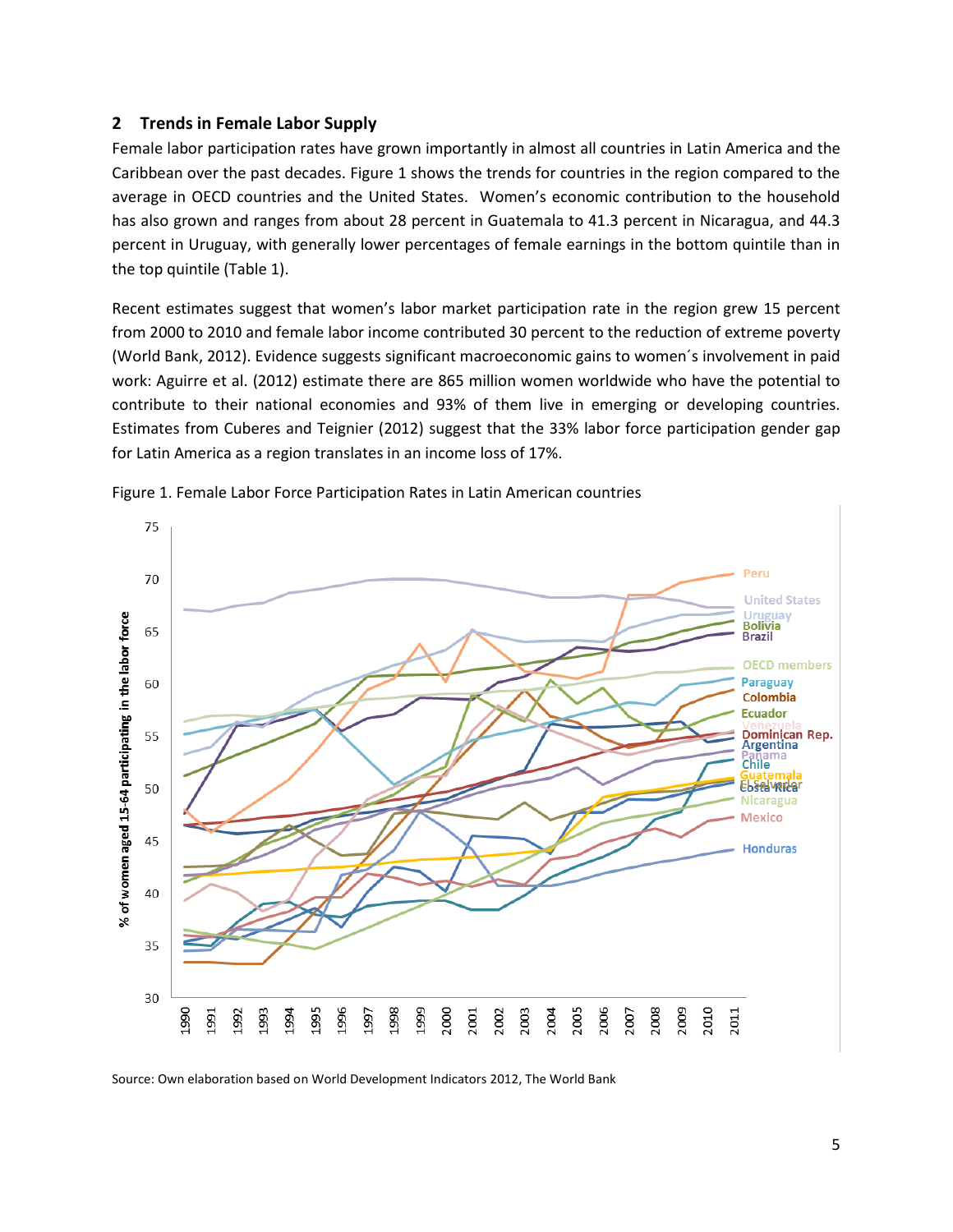Despite this positive trend, labor participation of women is still low in several countries in the region (Figure 2) and very important challenges remain: gender wages gaps persist (Atal, Ñopo and Winder, 2010), women remain more vulnerable to unemployment (Pagés and Piras, 2010) and female work is disproportionately concentrated in the informal and low-productivity sectors (World Bank, 2012).





Source: Own elaboration based on World Development Indicators 2012, The World Bank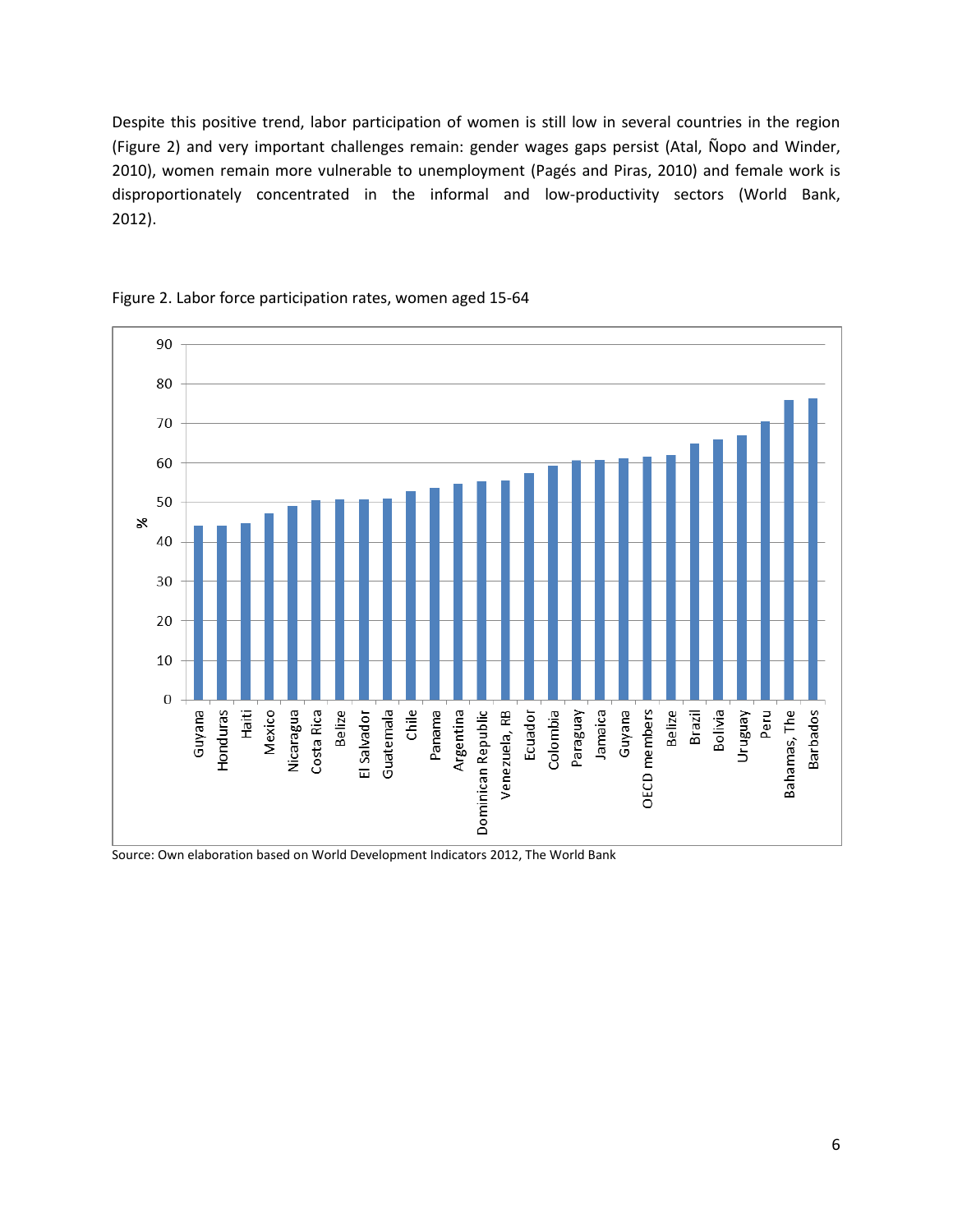#### Table 1. Female economic contribution to the household

|                           | All individuals | <b>Bottom</b><br>quintile | <b>Top quintile</b> |
|---------------------------|-----------------|---------------------------|---------------------|
|                           |                 |                           |                     |
| Argentina (2011)          | 38.9            | 31.3                      | 51.2                |
| <b>Brazil (2009)</b>      | 37.4            | 30.7                      | 42.5                |
| Chile (2009)              | 35              | 34.8                      | 37.7                |
| Colombia (2011)           | 39.9            | 42.1                      | 50                  |
| Costa Rica (2010)         | 37.1            | 36.9                      | 48.5                |
| Dominican Republic (2011) | 34.4            | 30.9                      | 42                  |
| Ecuador (2011)            | 32.3            | 26.6                      | 39                  |
| El Salvador (2010)        | 42.8            | 49.6                      | 47.6                |
| Guatemala (2010)          | 28              | 22.2                      | 37.1                |
| Honduras (2009)           | 38.2            | 39.4                      | 46.3                |
| Mexico (2010)             | 32.8            | 25.3                      | 42.9                |
| Nicaragua (2010)          | 41.3            | 43.2                      | 45.2                |
| Peru (2011)               | 36.3            | 36                        | 40.6                |
| Panama (2010)             | 35.4            | 27.1                      | 47.5                |
| Paraguay (2010)           | 34.4            | 28.1                      | 43.7                |
| Uruguay (2011)            | 44.3            | 43.8                      | 47.5                |
| Venezuela (2010)          | 39.1            | 40.3                      | 46                  |

**% of household labor income of adults contributed by females** 

Source: Own elaboration based on Sociometro-BID (2012), available at

http://www.iadb.org/sociometro

These conditions are especially accentuated when women have children: Arceo and Campos (2010) find that women with young children in Mexico are much more responsive to changes in wages than the average Mexican women; throughout the region, the gender wage gap is slightly higher among workers with children (Piras and Ripani, 2005; Pagés and Piras, 2010); mothers tend to move towards the informal sector, and they take on part-time jobs combined with longer work week hours distributed among both remunerated and nonmarket activities (Pagés and Piras, 2010). However, women with children show greater job satisfaction in full-time jobs, especially those from lower income families (López-Boo, Madrigal and Pagés, 2010).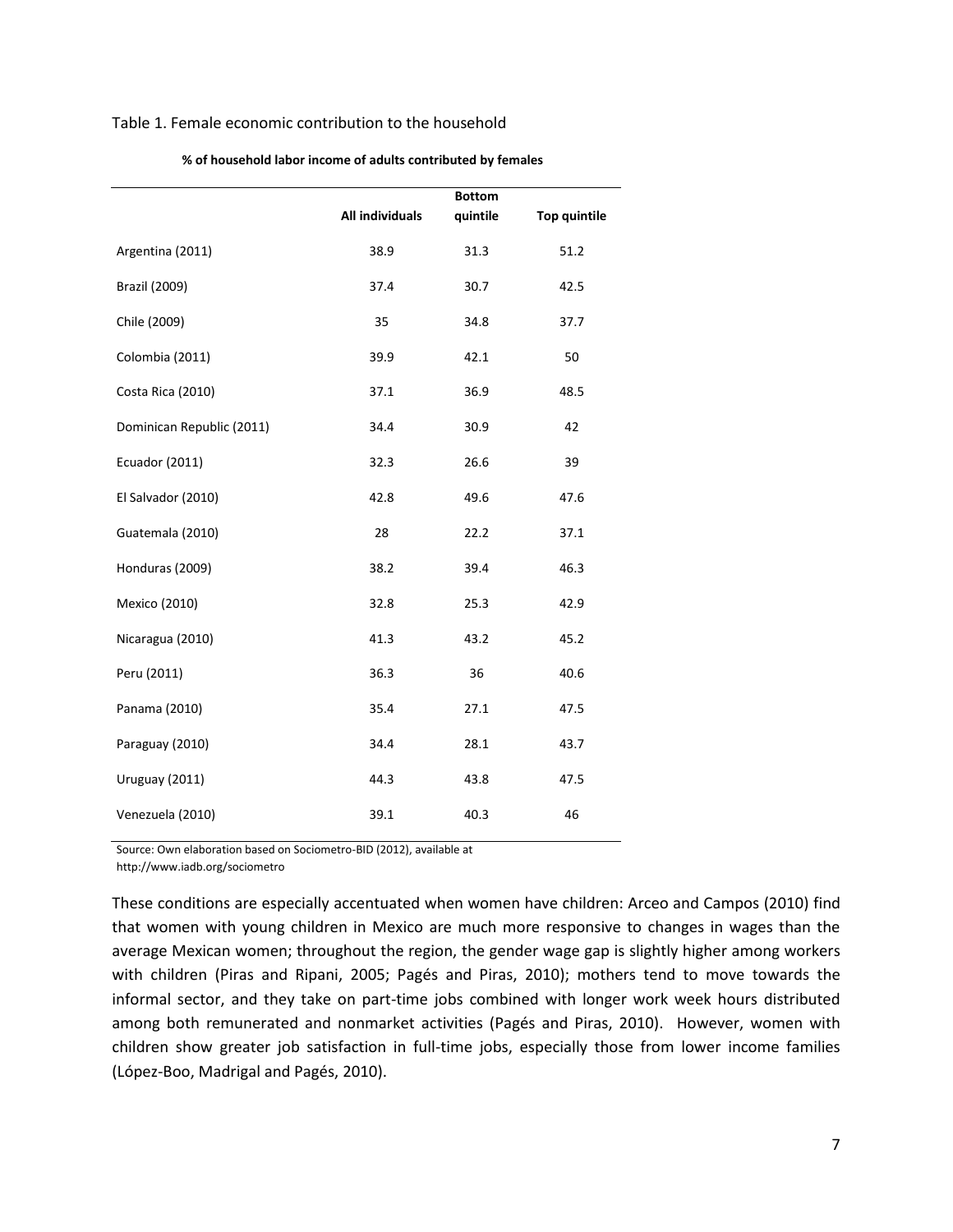Given their demographic structure, many countries in the region will have during the next years an opportunity to reduce dependency from social assistance programs and strengthen their social security systems through greater economic participation of women in the labor market. Especially in countries where female labor force participation (FLFP) is still low and the relationship between dependent age groups (children and older population) and the working-age group is falling, significant increases in FLFP over the next years would necessarily come from the incorporation to the labor market of women in the age group of 25 to 45 –where a majority of mothers to children from 0 to 6 is concentrated.

Reliable and affordable non-parental childcare is intimately related to female participation and other outcomes in the labor market given the conflicting demand for women's time on both, work and care activities. In terms of policy, provision and subsidy of childcare services lift some of the time constraints and contribute to help families in the transition through the initial years of parenthood. Both from developed and developing countries, there is evidence that subsidized childcare increases enrollment and this in turn increases the probability for mothers to look for a job or to be employed. At the same time, compelling evidence demonstrates that investing in early childhood education has a significant impact on children's cognitive and socio-emotional development as well as on longer-term outcomes.<sup>1</sup>

Although coverage of early childhood care and education programs in Latin America is low, there is a variety of services operating under independent efforts, with different objectives and modalities.<sup>2</sup> Some of these interventions provide explicit or implicit childcare subsidies<sup>3</sup> and affect the demand for women's time in care activities. $4$ 

#### <span id="page-10-0"></span>**3 International evidence on childcare and women's labor supply**

A simple plot of the proportion of children aged 0 to 3 attending childcare, and rates of women's labor force participation for European countries will show a strong relationship between both variables (Figure 3). As appealing as this positive relationship might be, it ignores the endogeneity of participation decisions.

Identifying the causal effect of access to childcare on parent outcomes is not straightforward given the nonrandom selection into childcare alternatives. However, and consistent with what Figure 3 suggests, existing rigorous empirical evidence from developed countries shows significant effects of use of childcare and pre-school programs on female labor participation and employment.

 $\overline{\phantom{a}}$  $^1$ See Nores and Barnett (2010), Baker-Henningham and López-Boo (2010) and Conti and Heckman (2012) for a review of this evidence.

<sup>&</sup>lt;sup>2</sup> Araujo, López-Boo and Puyana (2013) provide a comparative analysis of early childhood programs (parental education programs, home visits and childcare centers) in LAC.

 $^3$  Examples of explicit childcare subsidies are government transfers to low-income families covering the cost –or part of the costof childcare; an example of implicit childcare subsidies is the implementation of a free preschool program of a given quality for a fixed number of hours.

 $^4$  For an overview of the existing childcare policies in LAC countries and the legislation governing maternity and childcare see: Mateo and Rodriguez-Chamussy (2014) and "Working Parents and Childcare: A database for Latin America and the Caribbean" at http://www.iadb.org/en/research-and-data/female-labor-force/list-laws,8525.html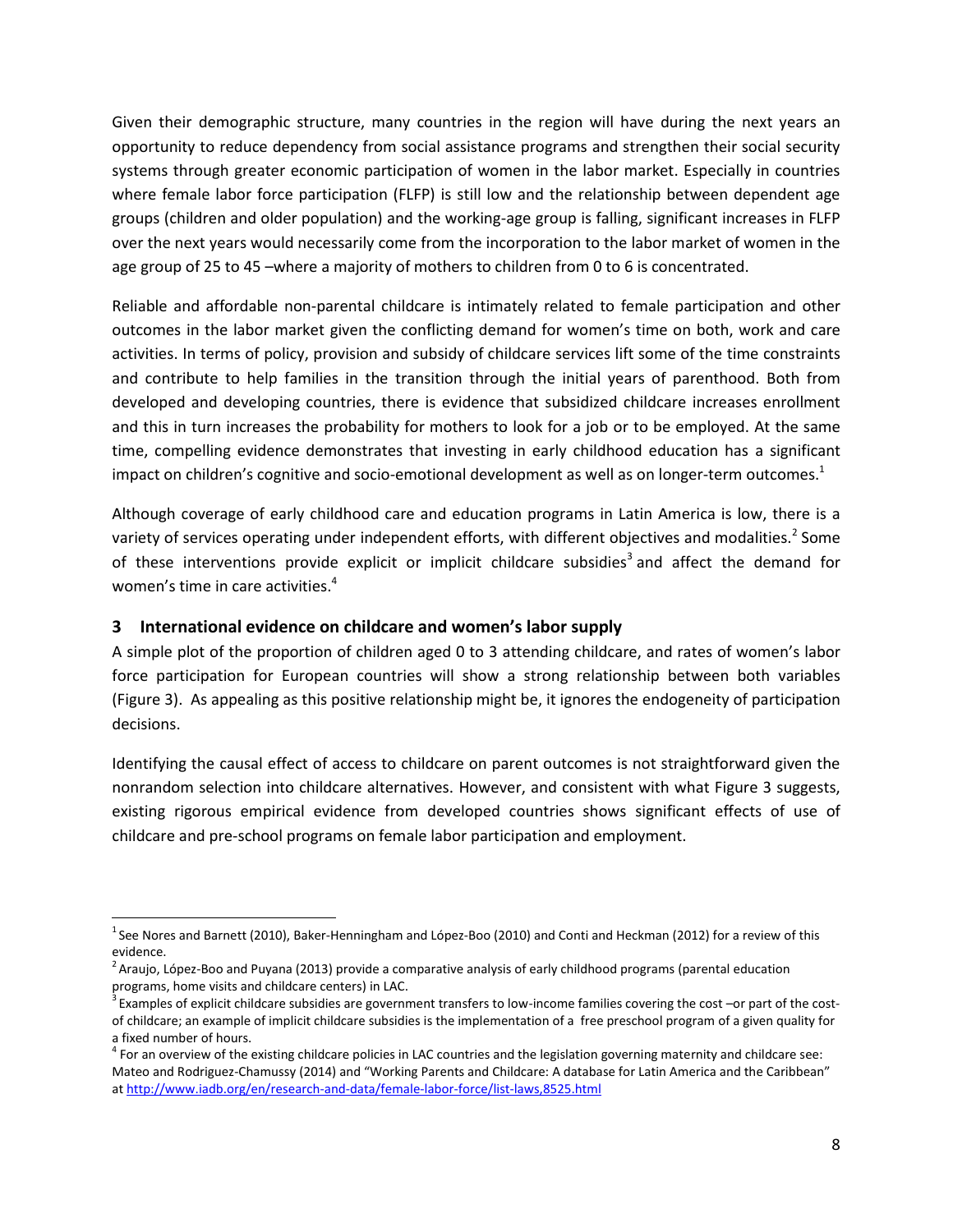

Figure 3. Relationship between childcare use and FLFP in the European Union

Existing evidence on childcare and female supply can be divided in three groups: studies looking at FLFP elasticity to childcare costs; studies looking at the impact of specific public interventions; and studies looking at the effects of informal arrangements. For the purpose of this paper the evidence on public preschool will be presented separately. An important part of the literature focuses on the relationship between cost of childcare and FLFP, testing the theoretical prediction that the more affordable the service, the more is used, and therefore the higher the chances for those women to participate in the labor market. Both Anderson and Levine (2000) and Blau and Currie (2004) provide a detailed review of estimates for the elasticity of female labor supply with respect to the cost of childcare in the US. Most of the findings suggest that, as the price of childcare falls, maternal labor force participation increases. There is however a large variation in the magnitude of the estimates.<sup>5</sup>

Gustafsson and Stafford (1992) study labor supply response to childcare cost and availability in Sweden finding that high quality public childcare encourages labor market participation of women with preschoolers. They construct a measure of rationing and find that when high quality spaces are not rationed, a lower price encourages use. Similarly, Simonsen (2010) uses local variation between municipalities on availability and price of high quality publicly subsidized daycare in Denmark. Taking advantage of the fact that the system generates waiting lists in some municipalities while other guarantee open slots she identifies effects of limited access to publicly funded daycare and finds that guaranteed access has a significant and positive effect on employment for mothers of children between 0 and 1, and that the price effect is significantly negative.

 $\overline{a}$ 

 $<sup>5</sup>$  Estimates vary between -0.36 and 0.06 with the great majority of studies finding a negative sign.</sup>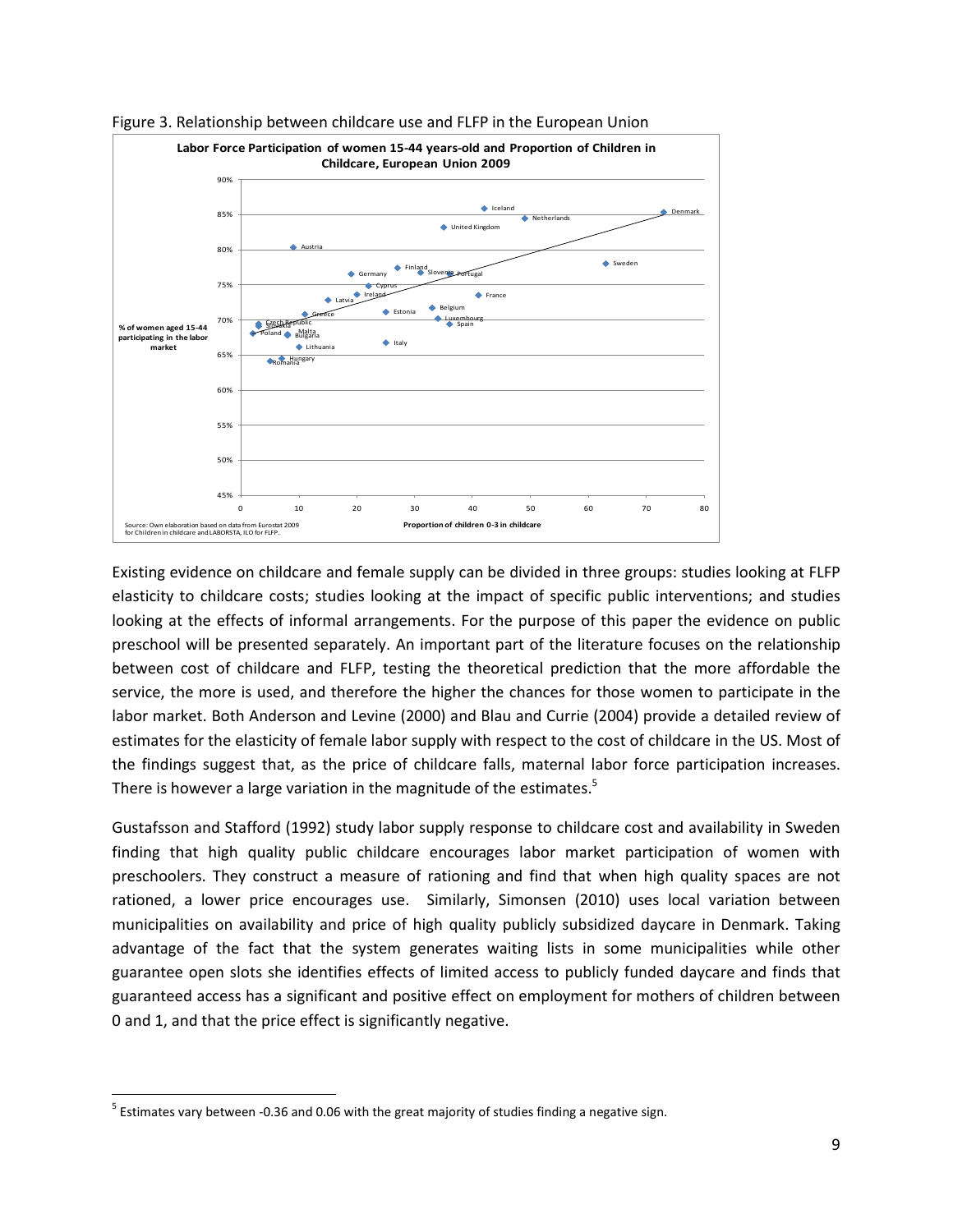For Russia and Romania respectively, Lokshin (2000) and Fong and Lokshin (2000) model mother´s participation in the labor force, working hours, and household demand for childcare and find that the decision to take a job and use childcare is sensitive to the price of the service.

Another group of studies look at how specific public interventions affect female labor supply. Baker, Gruber and Milligan (2008) study the expansion of subsidized provision of childcare for children 0 to 4 in Quebec finding a positive effect on maternal labor supply for married (and cohabiting) mothers. Bick (2011) looks at married (or in a long term relationship) women in West Germany, and finds that increasing the provision of subsidized childcare increases the maternal labor force participation rate when children are between zero and two.

One recent work finding no significant effect of childcare on maternal labor supply is Havnes and Mogstad (2011). This study uses a methodological approach similar to Baker, Gruber and Milligan (2008) to analyze the effects of the introduction of subsidized, universally accessible childcare in Norway but finds no impact on the employment rate of married mothers. The authors conclude that the expansion to universal childcare mostly crowded out informal care arrangements.

Possible explanations to this result –divergent from the general evidence in the literature- is that female labor supply may respond faster to a price adjustment of already existing facilities than to an expansion of the service with new childcare facilities. The study only identifies the response of mothers with children in childcare age right after the childcare expansion, which might not be externally valid in the long-run where firms and families adjust to the new childcare system.

Using a quasi-experimental setting where only prices change and childcare is widely available, Gathmann and Sass (2012) find that parents responded to a reform that raised the prices of public daycare in Germany by reducing use and increasing childcare at home; they also find that FLFP declined by 20%.

Finally, a third strand of literature analyzes the effects of informal childcare arrangements on FLFP. In a recent work using US longitudinal data, Posadas and Vidal-Fernandez (2012) find that grandparent's childcare increases maternal labor force participation by 15 percentage points on average. The authors argue that most of the effect is driven by families from socio-economically disadvantaged backgrounds. Similar results are found by Arpino, Pronzato and Tavares (2010) in Italy. Both, Compton and Pollak (2011) and Compton (2011) for the US and Canada respectively, show that close proximity to mothers or mothers-in-law has a substantial positive effect on the labor supply of married women with young children. Dimova and Wolff (2011) use data from 10 European countries and find that regular childcare by grandparents has a small positive effect on maternal labor force participation but has no effect on the type of employment (full-time or part-time). For the same countries, results by Zamarro (2009) only find a significant effect of availability of regular childcare arrangements on FLFP in Greece and the Netherlands.In addition to childcare, public school enrollment has also an effect on mothers' labor market outcomes. This effect is expected to be different given that school programs usually provide less hours of care (instruction) than a full-time schedule in a daycare, and children attending those programs are usually older. In an influential work, Gelbach (2002) finds that free public school enrollment of 5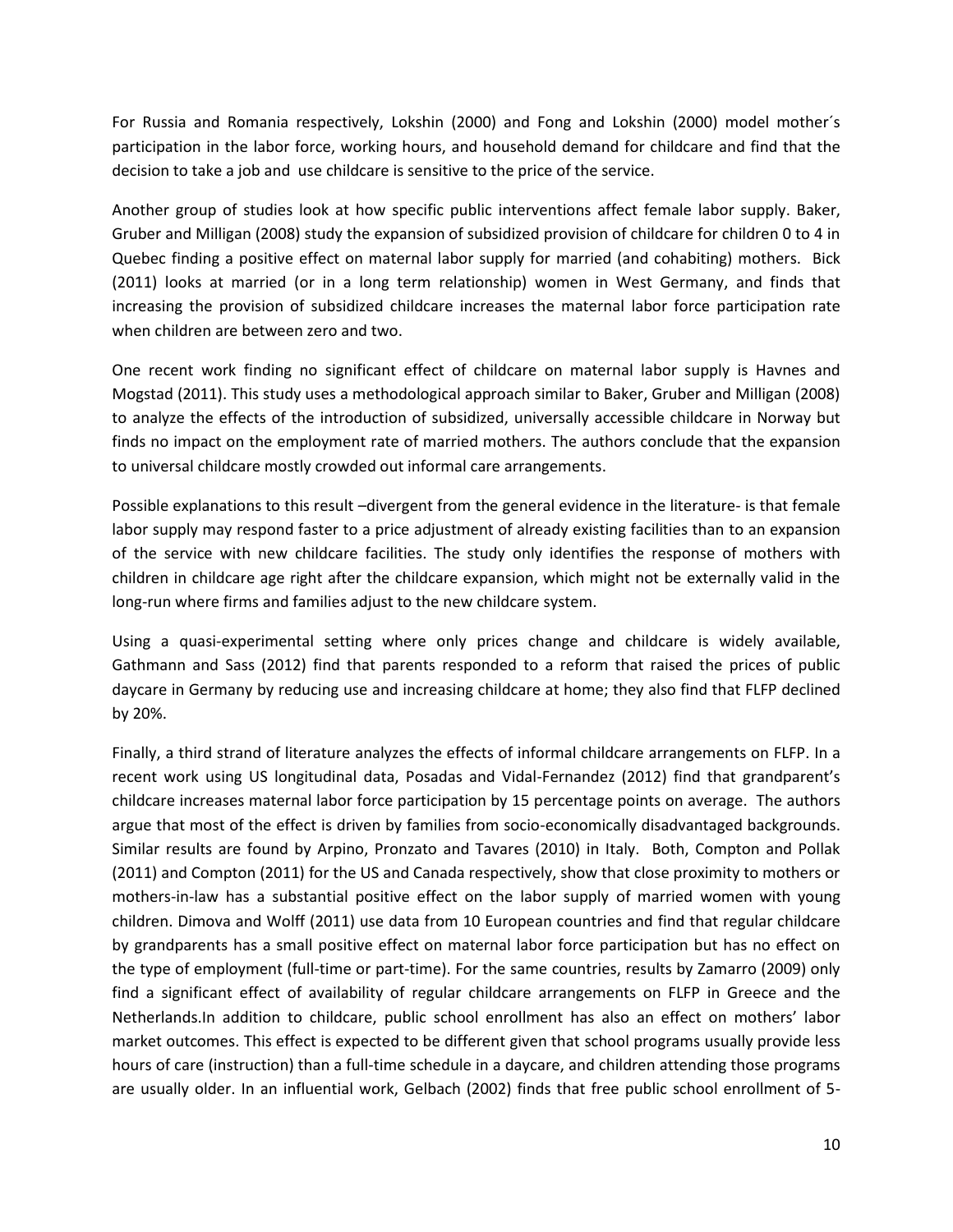year-olds in the US increases labor supply among mothers whose youngest child is 5. His estimates range from 6% to 24% depending on the specification. Cascio (2009) finds that maternal labor supply increases with the introduction of kindergartens into American public schools but only for single mothers of 5-year-olds with no younger children. No significant effect on labor supply of other mothers with eligible children is found. Schlosser (2011) takes advantage of the staggered implementation of free public preschool in Israel to study the effects of a reduction in child care costs on preschool enrollment and Arab mothers' labor supply. Her results show a sharp increase in maternal labor supply, mainly among the more educated mothers.

Fitzpatrick (2010) extends the results by Gelbach (2002) using more data for the states of Georgia and Oklahoma and a regression discontinuity approach on the children's age. She finds that universal preschool availability increases preschool enrollment but has no effect on the labor supply of most women. As Fitzpatrick (2010) notes, a potential explanation for the differences with the previous literature which generally finds significant effects of universal subsidized childcare, are changes overtime of the profile of women at the margin of participating in the labor market. <sup>6</sup> For instance, the baseline rates of maternal employment in previous studies were between 17% and 55%, while being 77% at the time of this study. These results may suggest that women who have already made the decision to participate in the labor market only readjust their existing childcare arrangements substituting them by cheaper formal care at the preschool.<sup>7</sup>

A summary of existing evidence shows significant effects of access to childcare on maternal labor supply or FLFP. Evidence is consistent regardless of the type of arrangement used for childcare. In other words: evidence suggests that women with young children need access to a reliable and regular source of childcare (formal or informal) if they want to be active in the labor market.

#### <span id="page-13-0"></span>**4 Evidence on childcare and women's labor supply in Latin America and the Caribbean**

Rigorous evidence on access to childcare and maternal labor market outcomes in Latin America and the Caribbean (LAC) is quite recent, but shows interesting results.

For the purpose of this review, existing studies are also divided in two groups: i) studies on publicly financed childcare programs; and ii) evidence on preschool programs. Table 2 summarizes the interventions classified under these categories. The main operational features of each program are described and available evidence on their impact is presented.

 $\overline{\phantom{a}}$ 

 $^6$  For example, recent estimates of a declining elasticity of female labor force participation to wage suggest that women in the US have been getting increasingly attached to the labor market. See (Blau and Kahn 2007).

 $^7$  The author is not able to test for this hypothesis directly as the Census asks about preschool and respondents likely do not answer affirmatively if children are enrolled in a family daycare or are cared at a babysitter or grandmother's house.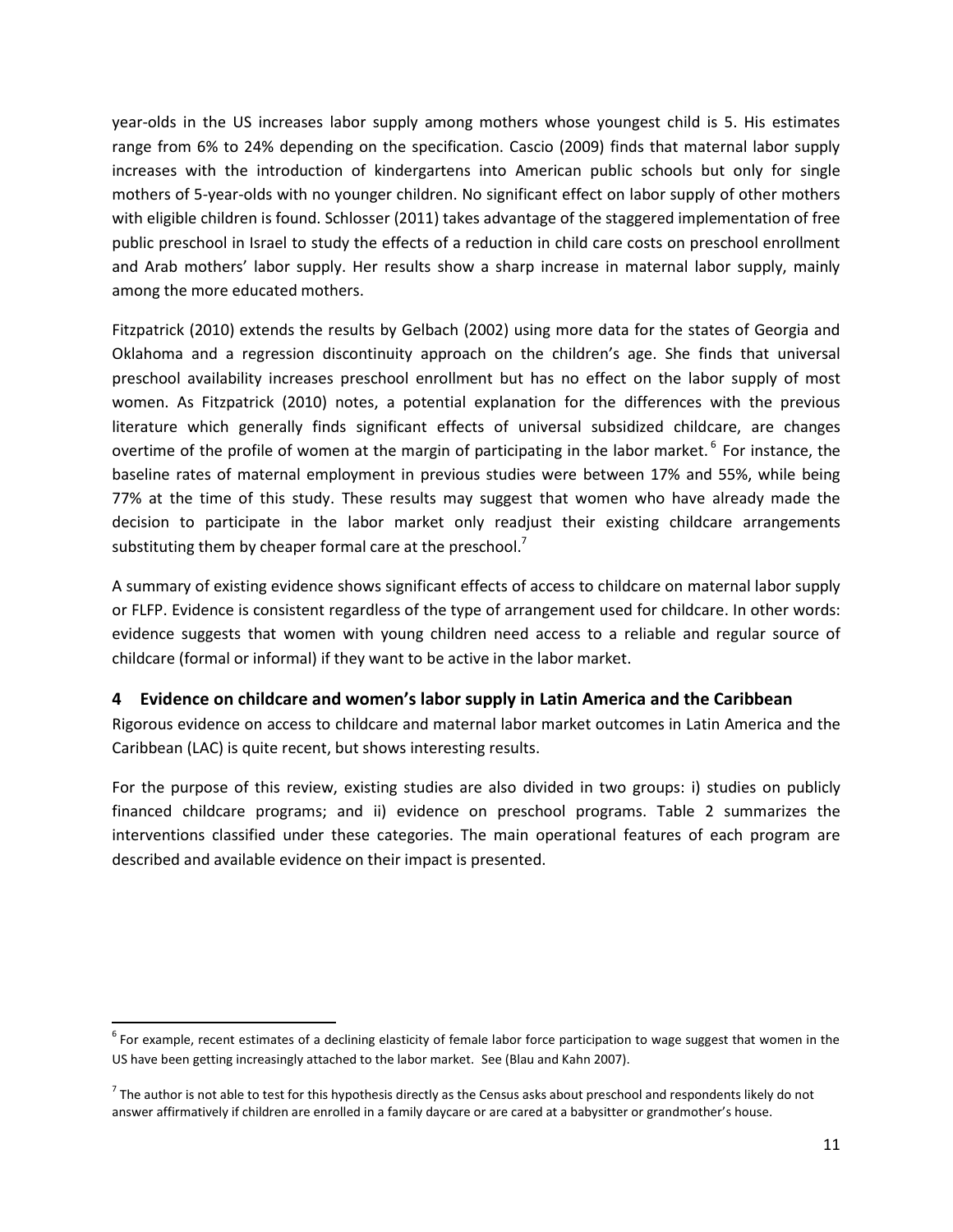Table 2. Programs in LAC providing explicit or implicit childcare subsidies, for which evidence of impact on FLFP is available

|                              | <b>General features</b>                                                                                                                                                                                                                                                                                                               | <b>Programs</b>                                                                                                                                                                                                                                                                                                                                                                    |
|------------------------------|---------------------------------------------------------------------------------------------------------------------------------------------------------------------------------------------------------------------------------------------------------------------------------------------------------------------------------------|------------------------------------------------------------------------------------------------------------------------------------------------------------------------------------------------------------------------------------------------------------------------------------------------------------------------------------------------------------------------------------|
| <b>Childcare</b><br>programs | Programs offering full-time or part-<br>٠<br>time non-parental care for young<br>children (0 to 5)<br>Designed either to provide access to<br>$\bullet$<br>childcare for working mothers or with<br>educational and nutritional objectives<br>Financing of recurrent costs partially<br>$\bullet$<br>or totally covered by government | Hogares Comunitarios (HCP),<br>٠<br>Guatemala<br>Estancias Infantiles para Apoyar a<br>٠<br>Madres Trabajadoras (PEI), Mexico<br>Hogares Comunitarios de Bienestar<br>Familiar (HCBF), Colombia<br>FODI-Centro de Desarrollo Infantil,<br>$\bullet$<br>Ecuador<br>Municipal public daycare in Rio de<br>Janeiro, Brazil<br>Public daycare provision by JUNJI<br>and INTEGRA, Chile |
| Preschool<br>programs        | Usually part of the education system<br>$\bullet$<br>Offer an implicit childcare subsidy for<br>families with older children<br>Enrollment age ranges between 3 and<br>$\bullet$<br>5 years old                                                                                                                                       | National<br>Preschool<br>Program<br><i>in</i><br>$\bullet$<br>Argentina                                                                                                                                                                                                                                                                                                            |

#### <span id="page-14-0"></span>**4.1 Childcare programs**

#### <span id="page-14-1"></span>**4.1.1 Hogares Comunitarios (HCP), Guatemala**

*Description*. *Hogares Comunitarios* (HCP) is a home-based, community childcare program for children from birth to age 7 of working women in poor communities. A pilot program was established in 1991 in Guatemala City as a strategy to alleviate poverty by providing working parents with low-cost, quality childcare within their community.<sup>8</sup> The pilot program rapidly expanded to both urban and rural areas of all 22 departments of the country. By 2011, HCP operated 818 *hogares comunitarios* (community daycare centers) that cared for approximately 16,100 children.<sup>9</sup>

The operational model of HCP is based on the parent's identification of a neighborhood woman to act as a *madre cuidadora* ("caretaker" mother). This mother then receives up to 10 children in her home, 12 hours a day, Monday to Friday. For safety reasons, the program limits the number of children younger than 1 year old to one per home. The program provides initial training for the caretaker mothers, furniture, cooking equipment, and educational supplies. On a monthly basis the program gives money to purchase food for the children, gas and educational supplies. The program also gives the caretaker an "incentive" per child per month, which is complemented by a per child contribution from the parents.<sup>10</sup>

l  $<sup>8</sup>$  Ruel et al (2002)</sup>

<sup>&</sup>lt;sup>9</sup> Araujo, López-Boo and Puyana (2013)

 $10$  Ruel et al (2002)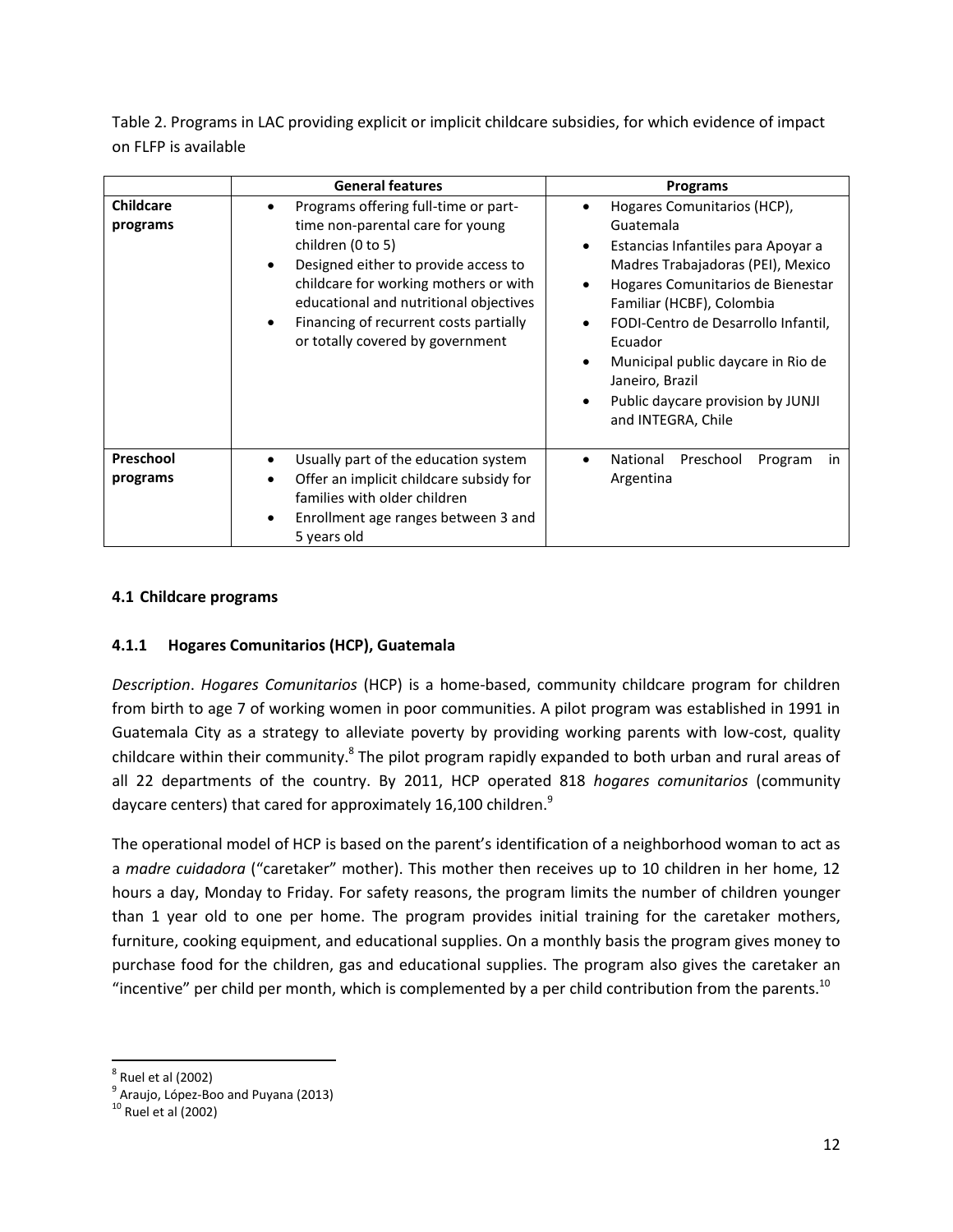*Evidence of impact*. The International Food Policy Research Institute (IFPRI) carried an assessment of operational aspects and quality of services delivery in addition to an evaluation of the program's impact. The main objective of the impact evaluation was to determine the effect of the program on children's nutritional outcomes. A second objective was to determine impacts on employment and other labor market outcomes for mothers.

For the impact on children, a survey to beneficiaries and matched controls was implemented. Outcomes of a treatment group comprised of randomly selected beneficiary children and their households in one urban area of Guatemala City were compared to outcomes of a control group selected by individually matching neighborhood nonparticipating children with beneficiary children based on age, gender and maternal employment. Findings showed higher quality diets for beneficiary children, especially in terms of micronutrient amounts.

A cross-sectional survey of a random sample of households with children between 0 to 7 years of age residing in the area of study was used to look at the impact of childcare costs and traveling time on both, the choice of formal care and maternal labor supply. Using this random sample data Hallman et al. (2005) find that reductions in formal childcare prices do not predict mother's labor force participation but have a large positive effect on labor hours. These results suggest that reductions in travel time to the centers or in cost of childcare can increase the number of paid work hours of those who already participate, but do not necessarily result in more mothers economically active.

#### <span id="page-15-0"></span>**4.1.2 Estancias Infantiles para Apoyar a Madres Trabajadoras, Mexico**

*Description*. In 2007, the Mexican government created the *Programa de Estancias Infantiles para madres trabajadoras* (PEI) with the objective of facilitating entry and stability of low-income mothers in the labor market. The program, administered by the Ministry of Social Development (SEDESOL) targets mothers with children between 1 and 4 years old (up to 6 years old for children with disabilities) and household incomes below the poverty line defined by the government, providing a subsidy paid directly to the daycare center and based on monthly attendance records. The amount of the subsidy depends on the household income up to a maximum of MX\$850 (approximately US\$70) per child per month and MX\$1700 (approximately US\$141) for children with disabilities.  $^{11}$ 

On the supply side, the program supports the expansion of available childcare services by giving an initial subsidy for either new centers or the improvement of existing facilities. These centers, called *estancias*, are generally rented locales or home additions adapted to meet the program requirements. They operate for a minimum of eight hours a day, five days a week, receiving up to 60 children, and are required to have a maximum ratio of 8 children per staff person. Children enrolled full-time receive two hot meals and a snack based on menus that have been prepared by a nutritionist. The main caretaker or "*responsable de estancia*" is a community member –or a private childcare operator- who self-selects and

 $\overline{\phantom{a}}$  $11$  There have been changes overtime to the eligibility criteria and the amount of subsidies provided. For a summary see Angeles et al. (2011)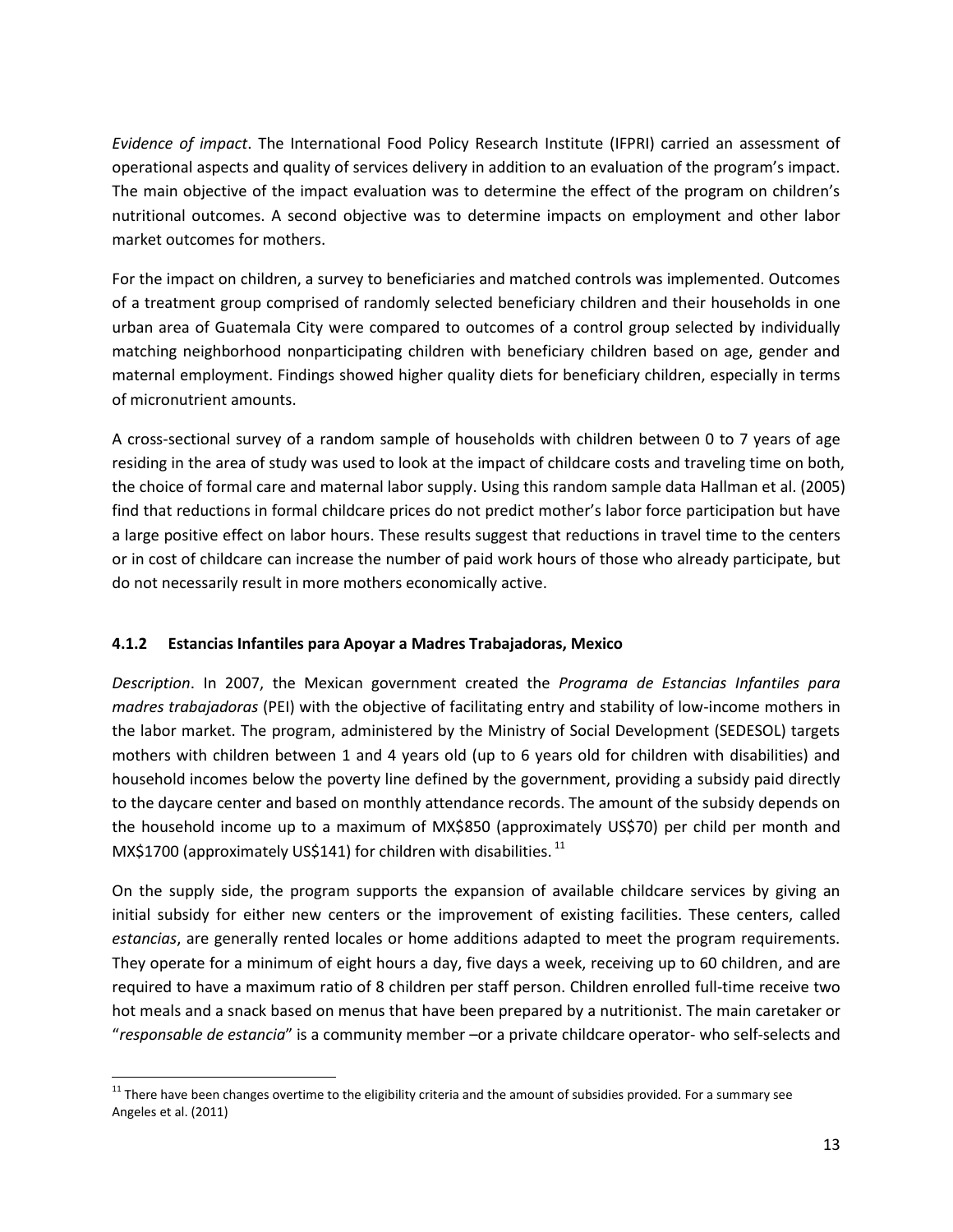complies with the application process to participate in the program through the decentralized offices of SEDESOL in the each state. The program requires that caretakers have a minimum level of secondary education or certification in childcare. A basic training is required, which includes instruction on the rules of operation of the program, operations of basic safety, health care and recreation activities.

The program has rapidly expanded; by 2011 it comprised 9,255 centers across the country enrolling 265,425 beneficiary children benefiting 248,282 mothers and single fathers.

*Evidence of impact*. Impact evaluation of the program by Ángeles et al. (2011) finds an 18% increase in the probability of employment and an increase of 6 hours in the average number of hours worked per week. These effects are mainly explained by the entry into the labor market of women who previously did not work. For mothers who worked before joining the program they find an 8% increase in the permanence in their job. No effect on income was found. Additionally, mother's mental health indicators such as depression and stress showed no impact after participation in the program. Regarding children's well-being, this evaluation finds in average no effect of the program on development or dietary diversity, although there is a positive effect on diversity of diet for those children whose mother did work before attending *Estancias Infantiles*.

The impact evaluation is based on a methodology of pipeline<sup>12</sup> that allows comparing beneficiaries – treatment group- with families with children in waiting lists –control group-. Given that people in the waiting lists are also eligible, it is assumed that both groups, treatment and control, are similar and therefore comparable in terms of outcome variables of interest. This design deals with the main selection problem given that interest in participating in the same estancia has been expressed; however results are valid only for the centers with excess demand –which could differ in a number of characteristics from those centers without excess demand-.

Positive effects on female labor force participation are also found in Calderón (2011). She studies the impact of the program based on its progressive roll-out and finds that the average increase in childcare spaces (1.2 spaces for every 10 eligible children), increased women's probability of working by 1.8 percentage points, which represents an increment of 5.17% over the mean (average intent-to-treat effect). The results of this study also show an average increase in mothers' labor income of 20%.

#### <span id="page-16-0"></span>**4.1.3 Hogares Comunitarios de Bienestar Familiar (HCBF), Colombia**

l

*Description*. Implemented by the Colombian government in 1984, HCBF is currently one of the largest programs of its kind in Latin America with approximately 80,000 *hogares comunitarios* across the country and more than one million beneficiary children.

At the beginning, the *Instituto Colombiano de Bienestar Familiar* (ICBF), responsible agency for the program, targeted poor localities encouraging parents with children aged 0 to 6 and belonging to the

<sup>&</sup>lt;sup>12</sup> The pipeline design or stepped-wedge is a quasi-experimental method for evaluation; it implies a sequential roll-out of the intervention. In this case the sequence is given by the existence of a waiting list, assuming that: i) the order in which participants are assigned into beneficiaries and waiting lists is random; and ii) since they all are eligible, treatment and control groups are similar.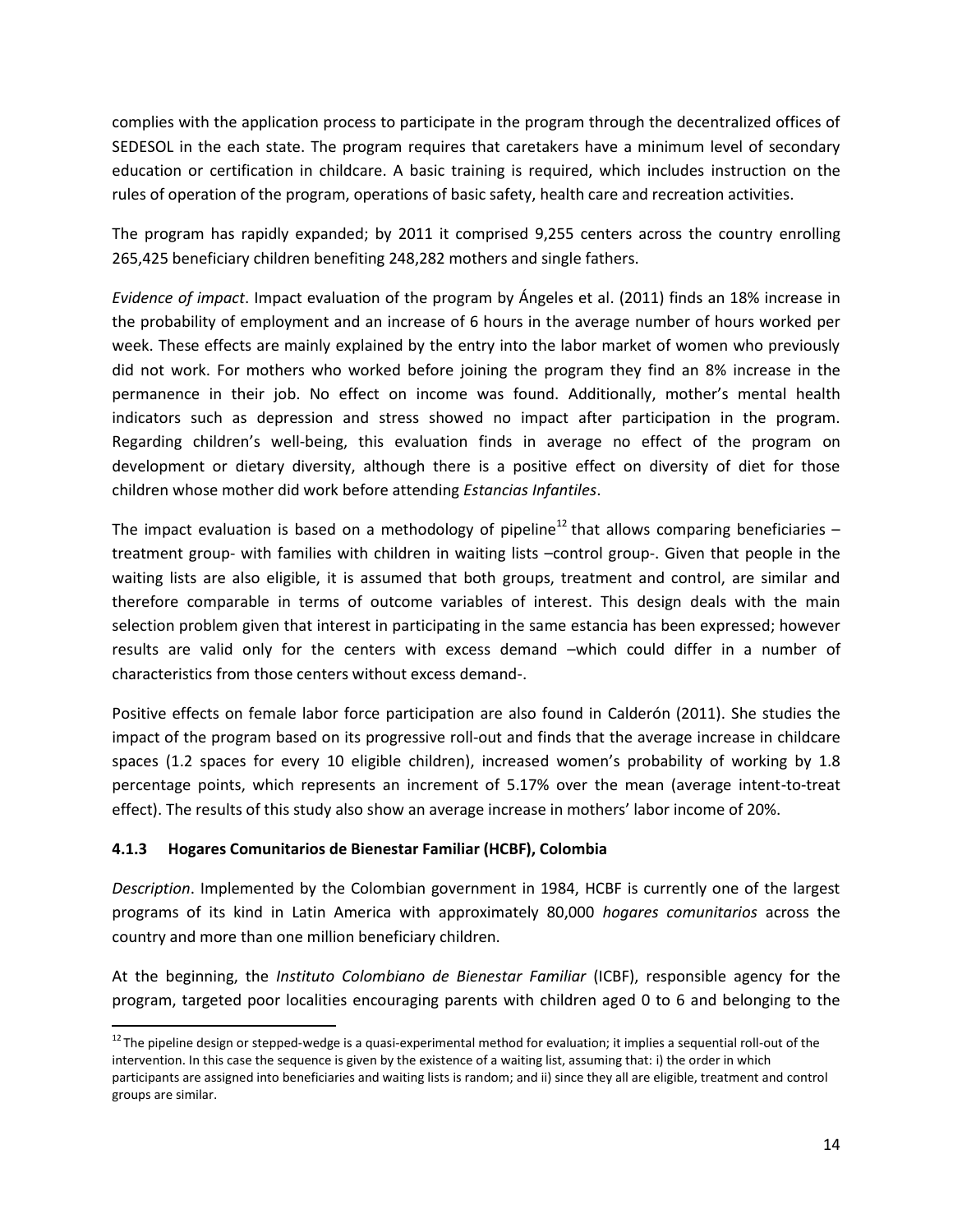low-income strata (as defined by the SISBEN indicator), to form "parents associations" and elect a community mother (*madre comunitaria*) with basic education and a home large enough to receive up to 15 children of parents belonging to the parents association.<sup>13</sup> Children receive food (purchased by the government) and care. Families pay a small monthly fee which is used to pay a salary to the *madre comunitaria*. The main objective of this program was to improve the nutritional status of poor children; additionally, the provision of childcare aims at fostering mothers' labor force participation as a way to improve household income.

*Evidence of impact*. Attanasio and Vera-Hernandez (2004) use distance from the household to the nearest *hogar comunitario* as instrument for participation into the program. Their results suggest that the program increased by 31 percent the average probability of employment from 0.12 to 0.37. The average hours of work also showed a significant increase. Also, a more recent evaluation of HCBF by Bernal and Fernandez (2013) suggests that the program is well-targeted, given that the poorest children are those that select into the program.

#### <span id="page-17-0"></span>**4.1.4 Fondo de Desarrollo Infantil (FODI) –Centros de desarrollo infantil-, Ecuador**

*Description*. The Children's Development Fund (FODI) supports two modalities of intervention for children 0 to 6 years old: home visits and childcare centers. It is an early childhood development program targeted to poor families and delivered through NGOs at the neighborhood level.

The home-visit modality is a 1 hour per week individual visit of an adviser working according to guidelines set by FODI aimed to teach mothers how to improve stimulation and interaction with their young children. In the childcare centers modality, services are subsidized by FODI and run by non-profit organizations providing daycare 8 hours per day, 5 days a week throughout the entire year, together with nutrition (breakfast and lunch) and educational activities. A trained teacher is assigned to a group of 8 to 10 children to follow a curriculum designed by FODI. The annual cost of this modality is US\$ 488 per child and is fully subsidized by the government with no fee paid by parents.<sup>14</sup>

*Evidence of impact*. Rosero and Oosterbeek (2011) evaluate the impact of the two components of FODI: home visits and childcare centers both on children and mothers. Using a discontinuity in the allocation of program's funding scheme they compare outcomes of children and their mothers above and below the threshold at which the intervention was implemented. Their findings, suggest a trade-off between child outcomes and mother's emotional well-being on the one hand, and maternal labor participation and family income on the other hand. Their results show that childcare centers increase mothers' labor market participation with no effect on family income. Home visits have a positive impact on children's cognitive and motor outcomes, they reduce the likelihood of anemia and increase the mother's emotional well-being. On the contrary, childcare centers show the opposite results with an increase in the probability for children to be underweight and for increased depression and stress in mothers. These findings however, need to be considered with caution, first considering that are conditional on the

l

<sup>&</sup>lt;sup>13</sup> SISBEN is an indicator measuring economic well-being based on different household socio-economic variables that is used to target the welfare programs in Colombia.

<sup>&</sup>lt;sup>14</sup> Rosero and Oosterbeek (2011)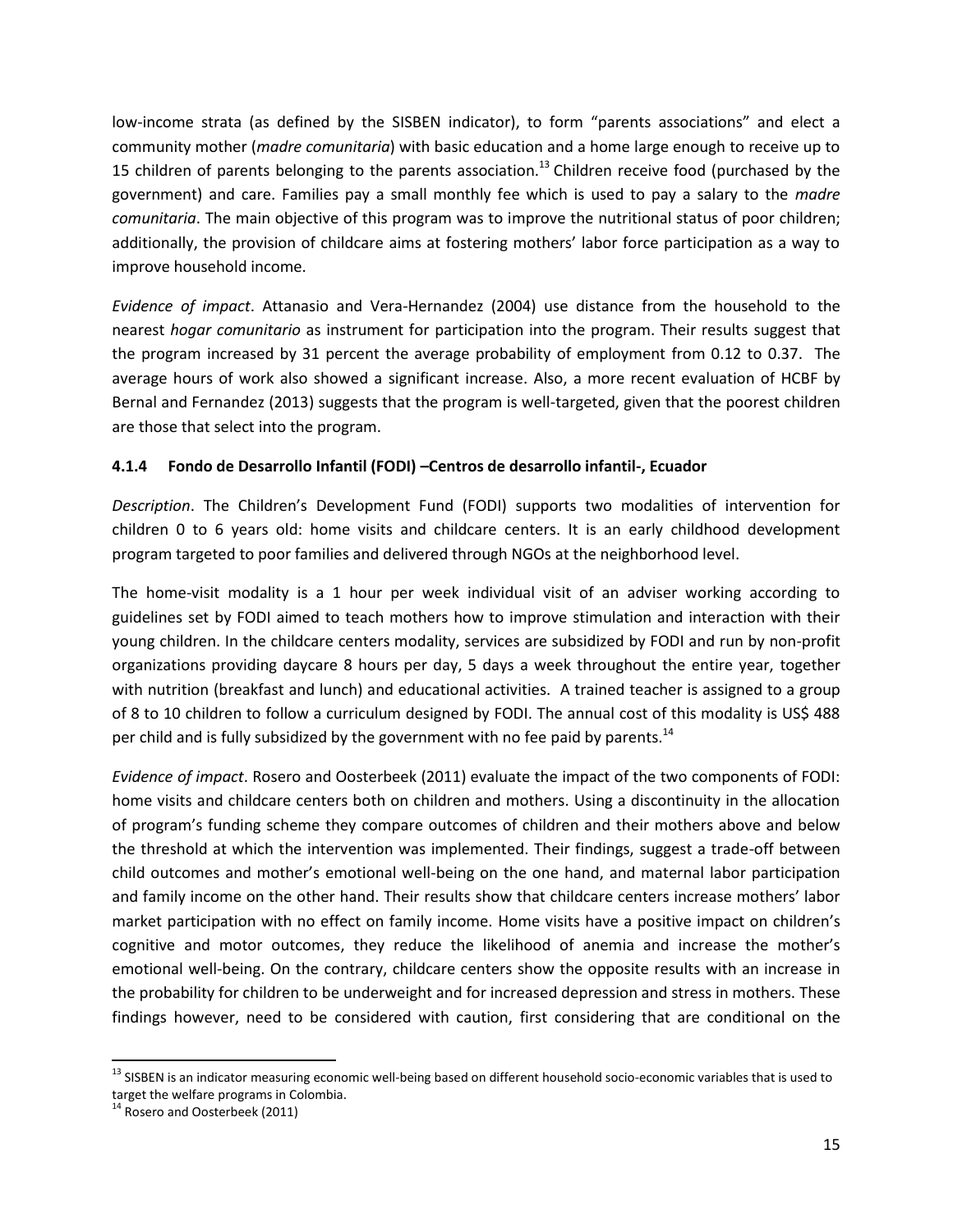quality of the studied interventions; and second, given some methodological concerns related to potential endogeneity of the funding scheme used as instrument for the analysis

#### <span id="page-18-0"></span>**4.1.5 Public daycare provision by Junta Nacional de Jardines Infantiles (JUNJI) and Fundacion INTEGRA, Chile**

*Description*. Public daycare is provided in Chile through two different agencies: JUNJI, a public institution created in 1970 with the objective of planning, promoting and operating daycare centers for infants and toddlers of low-income families; and Fundacion INTEGRA, a non-profit organization created in 1990 also operating nurseries and educational centers for young children. Both institutions offer free childcare for children 3 months old to 5 years old under the modality called *sala-cuna* for infants up to 2 years old and *jardines* for children 2 to 5. In 2009, there were 2,010 *salas-cuna* and 2,109 *jardines* across the country with capacity for 58,816 and 118,667 children respectively. Both JUNJI and INTEGRA share the objective of providing quality care and have an educational focus.

*Evidence of impact*. No experimental or robust quasi-experimental evidence exists for the Chilean case. Two attempts at measuring the impact of a substantial increase in public childcare supply are Medrano (2009) and Encina and Martínez (2009). The results, in both cases, show no significant effect on female labor supply however, these have to be taken cautiously given the potential methodological drawbacks. A recent study by Contreras, Puentes and Bravo (2012) examines the hypothesis that adequate provision of childcare services, in terms of closeness and compatibility between hours of operation and labor hours, has an effect on FLFP. Using an extensive survey designed to measure factors related to childcare they simulate a scenario in which 50% of women would benefit from adequate provision of childcare and find that labor participation would increase between 1 and 8% and household per capita income would increase 6 to 8%. The authors also find that women who take advantage of the adequate provision policies would come from middle-income households, which is consistent with previous results that indicated that the expansion of childcare centers for low-income families did not have an effect on FLFP.

#### <span id="page-18-1"></span>**4.1.6 Rio de Janeiro's public daycare program, Brazil**

*Description*. Rio de Janeiro's public day-care program is an integrated Early Childhood Development service for children ages 0-3 living in low-income neighborhoods. This program, implemented by the municipal government of Rio de Janeiro, consists of several free center-based interventions, including full time daycare, health services, food, and provision of educational material for children.

*Evidence of impact*. A first study by Deutsch (1998) carried a survey and showed that increased mothers' labor force participation and earnings are consistently associated with the use of childcare outside the home in poor neighborhoods in Rio de Janeiro. More recently, Paes de Barros et al. (2011) are able to identify a causal relationship between access to childcare and maternal labor market outcomes taking advantage of a lottery carried by the municipal government in 2007 to assign the 10,000 available spaces among the approximately 24,000 applicants for the 2008 enrollment period. They study a sample of 4,348 applicant children whose families were interviewed four to eight months after services started; half of them were lottery winners and the other half were placed in waiting lists. The results suggest a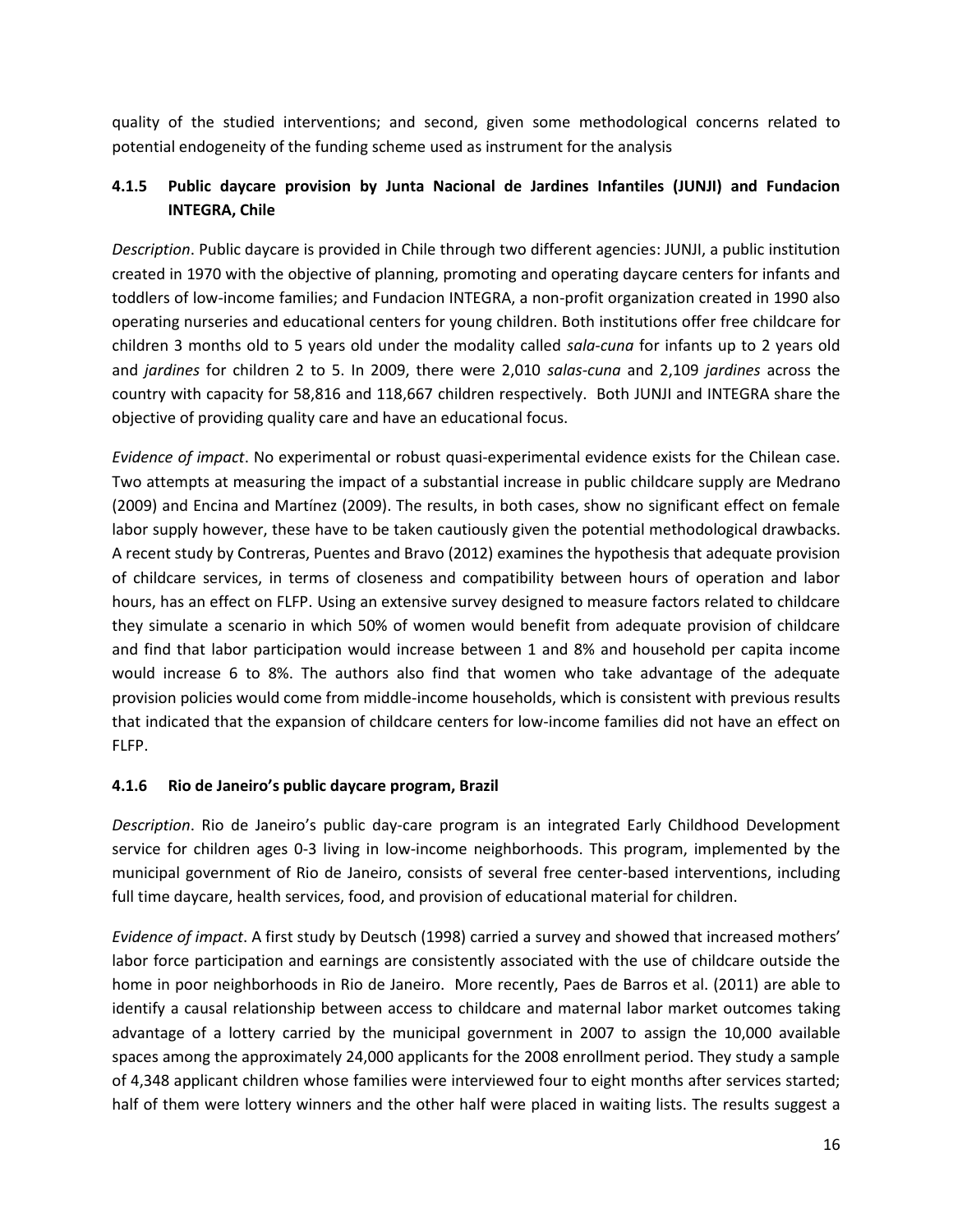large increase in the use of childcare (from 51 to 94 percent); an increase in labor force participation rates of 8% (from 74 to 79 percent), and an increase in mothers' employment of 27% (from 36 to 46 percent); this increase in employment is particularly important for those mothers not working before the lottery (almost doubling from 9 to 17 percent). No effect on the extensive margin is found but estimates suggest a modest increase in household income, which is much smaller than the cost of childcare per child. Given this result on income impacts and the evidence found that public provision of free childcare crowds out private provision even in low income neighborhoods, the authors suggest that direct transfers via vouchers for childcare may be more cost-effective than direct public provision.

#### <span id="page-19-0"></span>**4.2 Preschool programs**

Most countries in Latin America have a public preschool program but rigorous evidence of their impact on maternal labor market outcomes exists only for Argentina. Berlinski and Galiani (2007) assessed the impact of the expansion of preschool infrastructure in Argentina on maternal employment finding a positive impact on the probability of maternal employment of between 7 and 14 percentage points for an increase in the new stock of preschool rooms from 0 to 1. For the same program, Berlinski, Galiani and Gertler (2009) found substantial effects of preschool attendance on medium-term learning outcomes, with bigger gains for children in less advantaged municipalities.

Berlinski, Galiani and McEwan (2011) study the effect of early school attendance on maternal labor market outcomes using a regression discontinuity approach on the enrollment cutoff age for the preschool program in Argentina. Their findings suggest that, on average, for every 100 children starting preschool, 13 mothers start working. For enrolled children that are not the youngest in the household, results from the study show no effect of preschool attendance on mothers' labor participation. It is important to note that, in most cases, preschool is only part time therefore, working mothers still need to find other childcare arrangements. The expected impact on maternal labor force participation might then be different from childcare programs providing full-time services.

#### **4.3 Discussion of main findings in Latin America and the Caribbean**

Given the incipient number of experimental or rigorous quasi-experimental evaluations for childcare interventions in the region, meta-analysis to examine the existing studies along comparable dimensions and outcomes is still ambitious. However, an initial discussion of available findings provides a perspective on their general effects on maternal labor outcomes for LAC.

As described in Sections 4.1 and 4.2, evidence in the region shows broad consistency of a positive effect of access to childcare on FLFP either on the intensive or the extensive margin. The majority of quasiexperimental and random assignment studies find a strong significant effect in either women's entry to the labor market, the number of hours worked, or the probability to be employed (See Table A1).

Evidence in terms of the effect on income is mixed: for *Estancias Infantiles* in Mexico, Angeles et al. (2011) find no effect on labor income while Calderon (2011) finds a significant effect on female labor income but no effect on household income. Her hypothesis is that husbands of women with better labor income try to transition to better jobs and may reduce their working hours while job searching. For the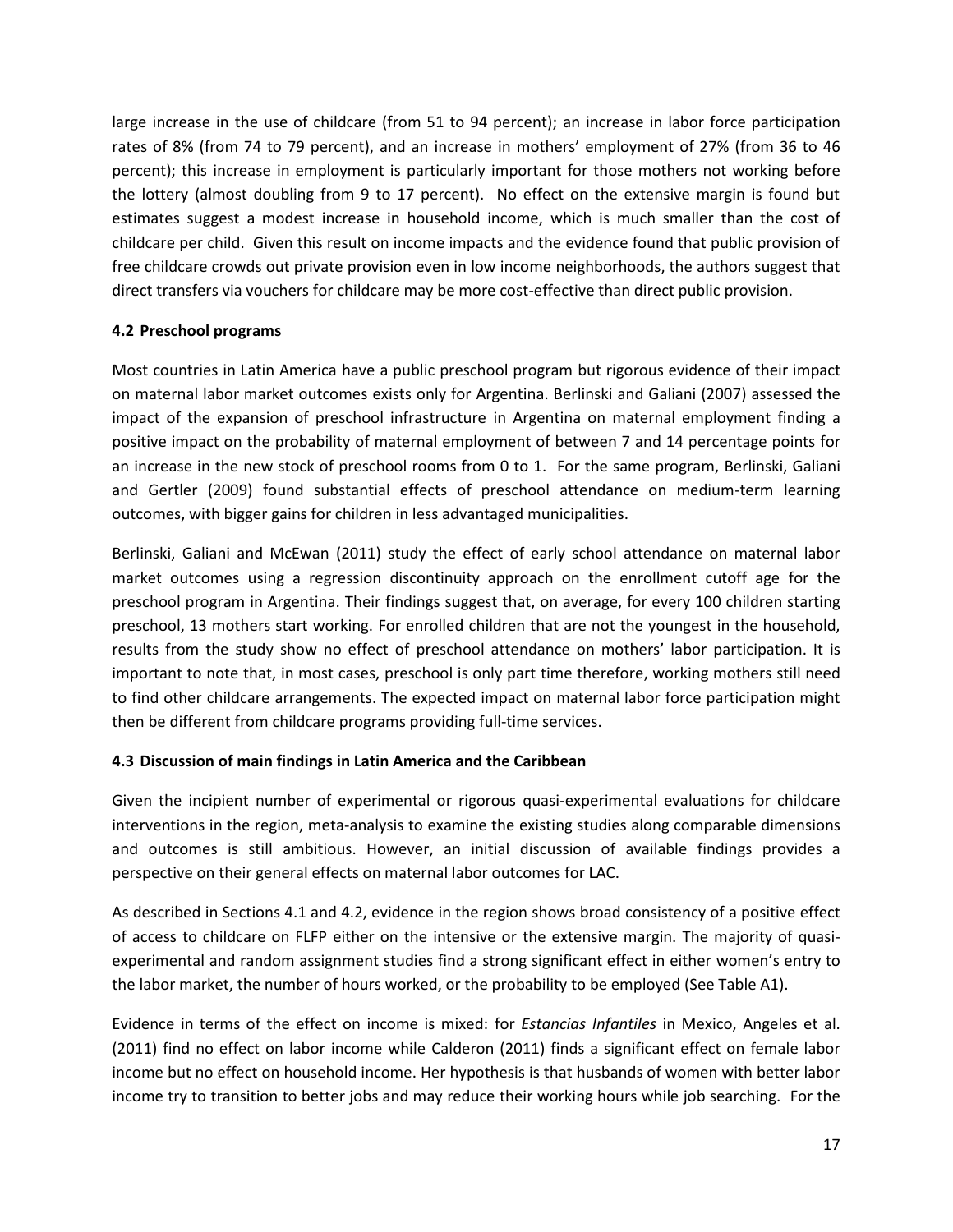case of publicly provided daycare in Rio de Janeiro, Paes de Barros et al. (2011) find that the rise in maternal employment is associated with an increase of 16% in household income. In contrast, Rosero and Oosterbeek (2011) find no significant estimated income impact of FODI in Ecuador, although they find an increase in FLFP.

Tables 4, 5 and 6 provide a classification of the available studies by type of evidence found and by characteristics of the specific childcare intervention they analyze. Table 3 summarizes the information presented in those three tables. Categorizing the available evidence along the different dimensions is useful to define relevant questions to assess the most effective way to help mothers of young children balancing conflicting demands from care and work activities. According to this summary, there is more evidence of a positive impact when the services are free, they operate on a full-time basis, and have direct public provision.

|   |                   |                   |              |                                                                      |              | Characteristics of the childcare service |                                     |                     |                                                |                                     |
|---|-------------------|-------------------|--------------|----------------------------------------------------------------------|--------------|------------------------------------------|-------------------------------------|---------------------|------------------------------------------------|-------------------------------------|
|   |                   |                   | No fee       | No fee but<br>small<br>contribution<br>of either<br>money or<br>time | Fee          | Hours of<br>operation:<br>part time      | Hours of<br>operation:<br>full-time | Public<br>provision | Private<br>provision<br>with public<br>subsidy | Community<br>with public<br>subsidy |
|   |                   | Participation     | ς            |                                                                      |              |                                          | ς                                   | $\mathcal{P}$       |                                                |                                     |
|   | Effect            | Employment        | <sup>-</sup> |                                                                      | <sup>-</sup> | $\overline{ }$                           | ς                                   |                     | $\overline{2}$                                 | organization<br>h                   |
| Ê |                   | # of hours worked | ∍            | ∍                                                                    |              |                                          | ς                                   |                     |                                                |                                     |
|   |                   | Income            |              |                                                                      |              |                                          | า                                   |                     |                                                |                                     |
|   | No effect (or not | Participation     |              |                                                                      |              |                                          |                                     |                     |                                                |                                     |
|   | significant)      | Income            |              |                                                                      |              |                                          | C                                   |                     |                                                |                                     |

Table 3. Summary table of results on maternal labor outcomes by characteristics of childcare service

Note: Numbers represent studies. A detail of the studies providing experimental or quasi-experimental evidence is presented in Table A1.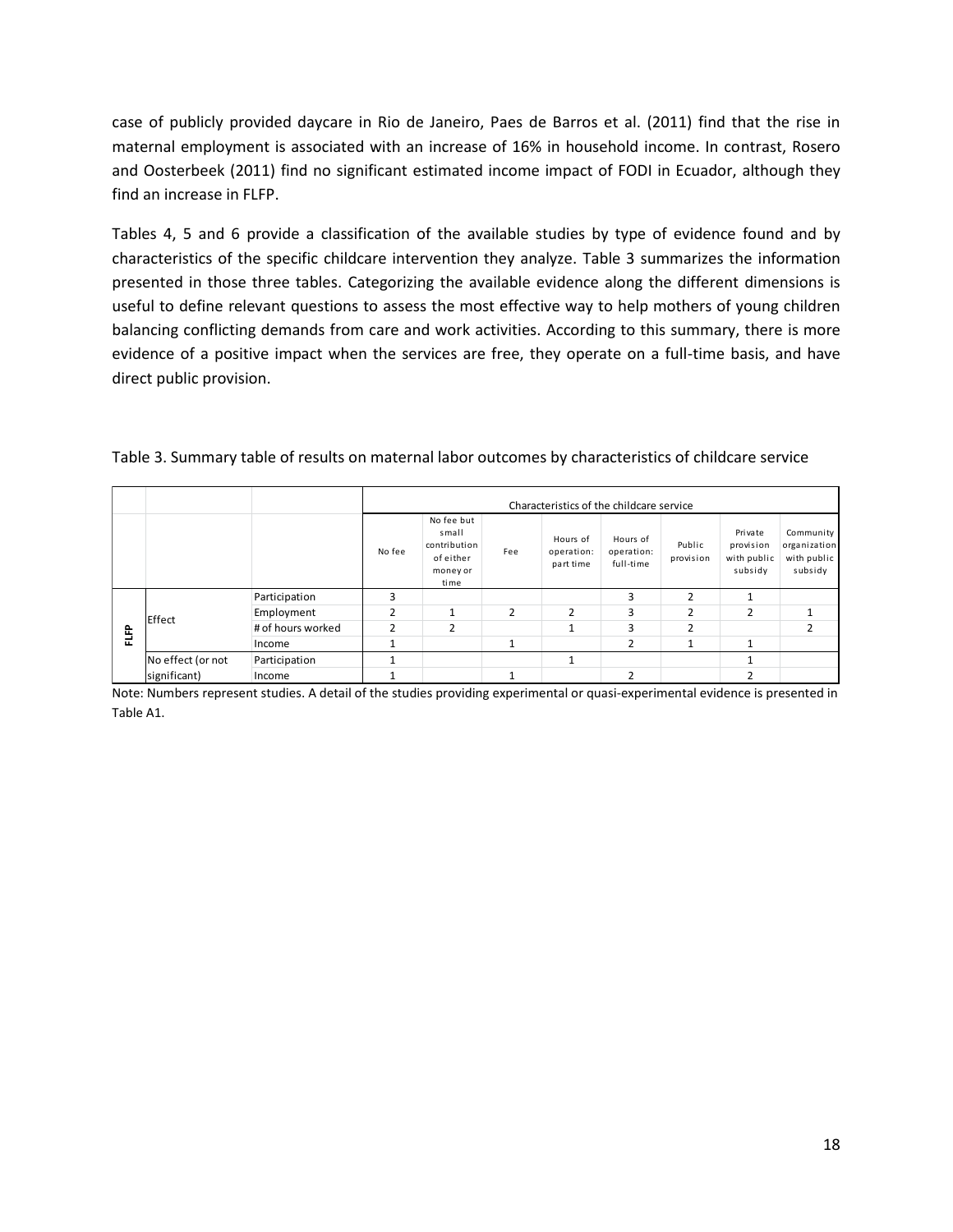Table 4. Study results on maternal labor outcomes by type of tuition charged for the service

| Characteristic of the intervention: Fee paid by parents       |                                                                                                                                                                                                                                         |                                                                                                                                                     |                                                                                                                              |  |  |  |  |  |
|---------------------------------------------------------------|-----------------------------------------------------------------------------------------------------------------------------------------------------------------------------------------------------------------------------------------|-----------------------------------------------------------------------------------------------------------------------------------------------------|------------------------------------------------------------------------------------------------------------------------------|--|--|--|--|--|
| <b>Findings/intervention</b><br>characteristic                | No fee                                                                                                                                                                                                                                  | No fee but small parents'<br>contribution of either<br>money or time                                                                                | Fee                                                                                                                          |  |  |  |  |  |
| <b>Effect on labor</b><br>participation<br>(intensive margin) | Deutsch (1998) <sup>+</sup> studying public<br>daycare in Rio de Janeiro, Brazil.<br>Paes de Barros et al. (2011)<br>studying public daycare in Rio<br>de Janeiro, Brazil.<br>Rosero and Oosterbeek (2011)<br>studying FODI, Ecuador.   |                                                                                                                                                     |                                                                                                                              |  |  |  |  |  |
| <b>Effect on employment</b>                                   | Berlinski and Galiani (2007)<br>studying preschool program,<br>Argentina.<br>Berlinski, Galiani and McEwan<br>(2011) studying preschool,<br>Argentina. Only for mothers<br>whose youngest child is 5, and<br>starts preschool           | Attanasio and Vera-<br>Hernandez (2004) studying<br>HCBF, Colombia.                                                                                 | Calderón (2011)<br>studying Estancias<br>Infantiles, Mexico.<br>Angeles et al. (2011) on<br>Estancias Infantiles,<br>Mexico. |  |  |  |  |  |
| <b>Effect on number of</b><br>hours worked                    | Berlinski, Galiani and McEwan<br>(2011) studying preschool,<br>Argentina. Only for mothers<br>whose younger child is 5 and<br>starts preschool<br>Paes de Barros et al. (2011)<br>studying public daycare in Rio<br>de Janeiro, Brazil. | Attanasio and Vera-<br>Hernandez (2004) on<br>HCBF, Colombia.<br>Hallman et al. (2005) <sup>+</sup><br>studying Hogares<br>Comunitarios, Guatemala. |                                                                                                                              |  |  |  |  |  |
| <b>Effect on income</b>                                       | Paes de Barros et al. (2011)<br>studying public daycare in Rio<br>de Janeiro, Brazil. (Increase in<br>household income)                                                                                                                 |                                                                                                                                                     | Calderón (2011)<br>studying Estancias<br>Infantiles, Mexico.                                                                 |  |  |  |  |  |
| No effect on FLFP (or<br>not significant)                     | Medrano (2009), Encinas and<br>Martinez (2009) <sup>+</sup> studying JUNJI<br>and Fundacion INTEGRA, Chile.                                                                                                                             |                                                                                                                                                     |                                                                                                                              |  |  |  |  |  |
| No effect on income                                           | Rosero and Oosterbeek (2011)<br>studying FODI, Ecuador.                                                                                                                                                                                 |                                                                                                                                                     | Angeles et al. (2011)<br>studying Estancias<br>Infantiles, Mexico.                                                           |  |  |  |  |  |

+ Evidence not from quasi-experimental or random assignment study.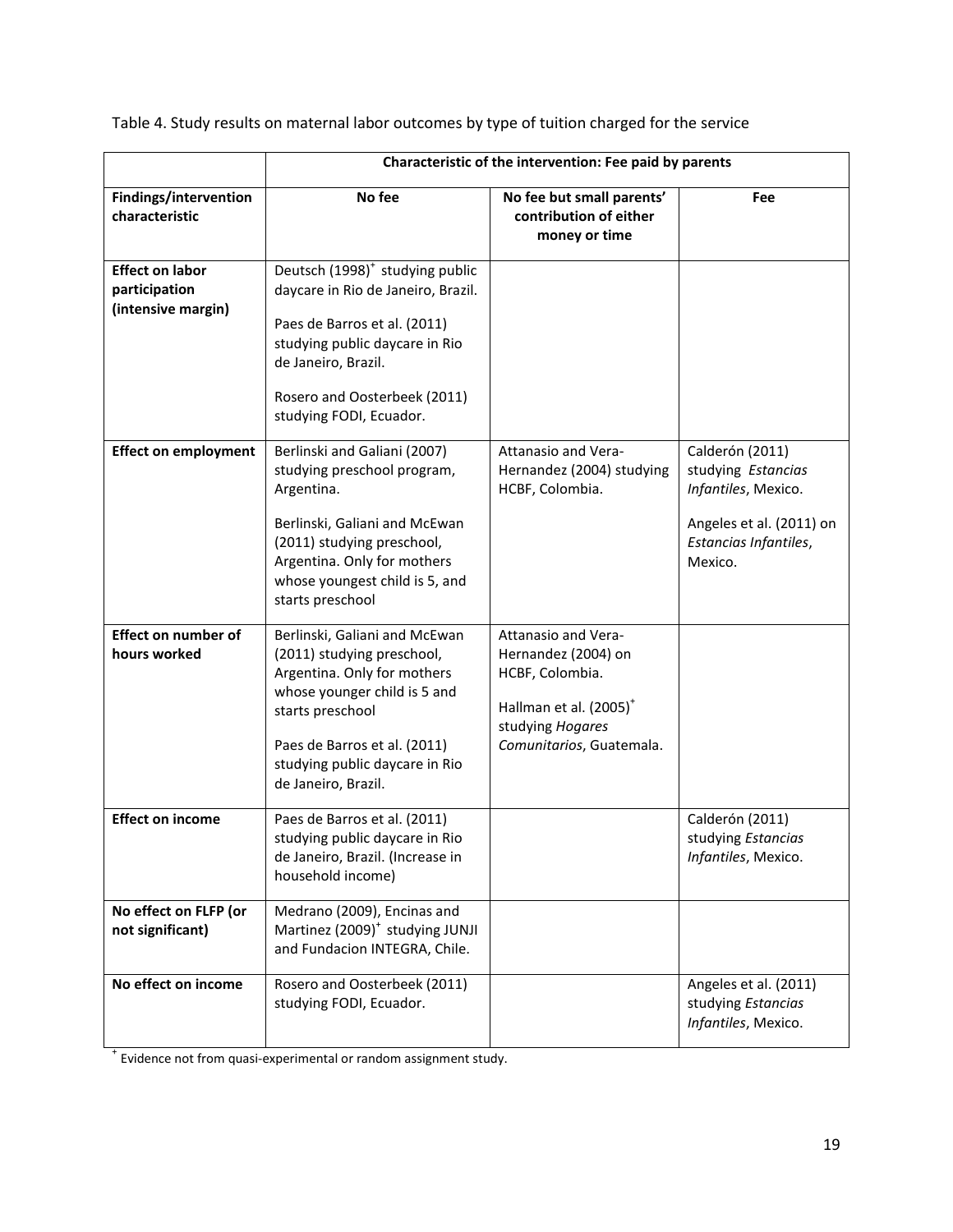|                                                               | Characteristic of the intervention: Hours of operation                                                                  |                                                                                    |  |  |  |  |  |
|---------------------------------------------------------------|-------------------------------------------------------------------------------------------------------------------------|------------------------------------------------------------------------------------|--|--|--|--|--|
| Findings/intervention<br>characteristic                       | Part-time                                                                                                               | <b>Full-time</b>                                                                   |  |  |  |  |  |
| <b>Effect on labor</b><br>participation<br>(intensive margin) |                                                                                                                         | Deutsch (1998) <sup>+</sup> studying public daycare in<br>Rio de Janeiro, Brazil.  |  |  |  |  |  |
|                                                               |                                                                                                                         | Paes de Barros et al. (2011) studying public<br>daycare in Rio de Janeiro, Brazil. |  |  |  |  |  |
|                                                               |                                                                                                                         | Rosero and Oosterbeek (2011) studying<br>FODI, Ecuador.                            |  |  |  |  |  |
| <b>Effect on employment</b>                                   | Berlinski and Galiani (2007) studying<br>preschool program, Argentina.                                                  | Attanasio<br>and Vera-Hernandez<br>(2004)<br>studying HCBF, Colombia.              |  |  |  |  |  |
|                                                               | Berlinski, Galiani and McEwan (2011)<br>studying preschool, Argentina. Only for<br>mothers whose younger child is 5 and | Calderón (2011) studying Estancias<br>Infantiles, Mexico.                          |  |  |  |  |  |
|                                                               | starts preschool                                                                                                        | Angeles et al. (2011) studying Estancias<br>Infantiles, Mexico.                    |  |  |  |  |  |
| <b>Effect on number of</b><br>hours worked                    | Berlinski, Galiani and McEwan (2011)<br>studying preschool, Argentina. Only for<br>mothers whose younger child is 5 and | Paes de Barros et al. (2011) studying public<br>daycare in Rio de Janeiro, Brazil. |  |  |  |  |  |
|                                                               | starts preschool.                                                                                                       | Attanasio and Vera-Hernandez (2004)<br>studying HCBF, Colombia.                    |  |  |  |  |  |
|                                                               |                                                                                                                         | Hallman et al. (2005) <sup>+</sup> studying Hogares<br>Comunitarios, Guatemala.    |  |  |  |  |  |
| <b>Effect on income</b>                                       |                                                                                                                         | Paes de Barros et al. (2011) studying public<br>daycare in Rio de Janeiro, Brazil. |  |  |  |  |  |
|                                                               |                                                                                                                         | Calderón (2011) on Estancias Infantiles,<br>Mexico.                                |  |  |  |  |  |
| No effect on FLFP (or                                         | Medrano (2009), Encinas and Martinez                                                                                    |                                                                                    |  |  |  |  |  |
| not significant)                                              | (2009) <sup>+</sup> studying JUNJI and Fundacion<br>INTEGRA, Chile                                                      |                                                                                    |  |  |  |  |  |
| No effect on income                                           |                                                                                                                         | Rosero and Oosterbeek (2011) studying<br>FODI, Ecuador.                            |  |  |  |  |  |
|                                                               |                                                                                                                         | Angeles et al. (2011) studying Estancias<br>Infantiles, Mexico.                    |  |  |  |  |  |

Table 5. Study results on maternal labor outcomes by hours of operation of the childcare service

<sup>+</sup>Evidence not from quasi-experimental or random assignment study.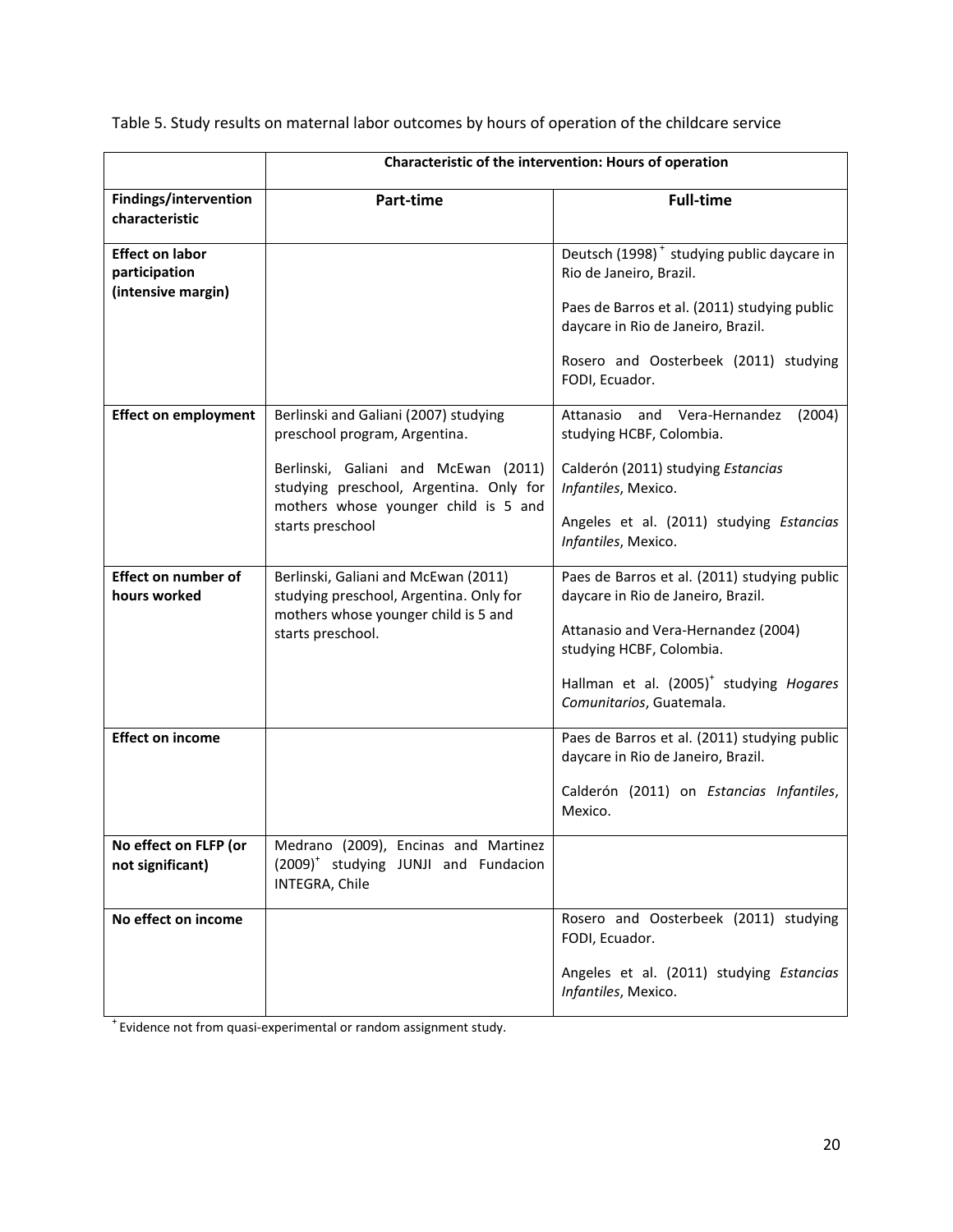|                                                                  | Characteristic of the intervention: Provision model                                                                                                                                                                                |                                                                                                                                    |                                                                                                                                                          |  |  |  |  |  |
|------------------------------------------------------------------|------------------------------------------------------------------------------------------------------------------------------------------------------------------------------------------------------------------------------------|------------------------------------------------------------------------------------------------------------------------------------|----------------------------------------------------------------------------------------------------------------------------------------------------------|--|--|--|--|--|
| Findings/interven<br>tion characteristic                         | <b>Public provision</b>                                                                                                                                                                                                            | <b>Publicly subsidized</b><br>services provided by<br>private sector                                                               | Community<br>organization with<br>public subsidy                                                                                                         |  |  |  |  |  |
| <b>Effect on labor</b><br>participation<br>(intensive<br>margin) | Deutsch (1998) <sup>+</sup> studying public daycare<br>in Rio de Janeiro, Brazil.<br>Paes de Barros et al. (2011) studying<br>public daycare in Rio de Janeiro, Brazil.                                                            | Rosero<br>and<br>Oosterbeek<br>(2011)<br>studying<br>FODI,<br>Ecuador.                                                             |                                                                                                                                                          |  |  |  |  |  |
| <b>Effect on</b><br>employment                                   | Berlinski and Galiani (2007) studying<br>preschool program, Argentina.<br>Berlinski, Galiani and McEwan (2011)<br>studying preschool, Argentina. Only for<br>mothers whose younger child is 5 and<br>starts preschool.             | Calderón (2011) studying<br>Estancias Infantiles,<br>Mexico.<br>Angeles et al. (2011)<br>studying Estancias<br>Infantiles, Mexico. | Attanasio and<br>Vera-Hernandez<br>(2004) studying<br>HCBF, Colombia.                                                                                    |  |  |  |  |  |
| <b>Effect on number</b><br>of hours worked                       | Berlinski, Galiani and McEwan (2011)<br>studying preschool, Argentina. Only for<br>mothers whose younger child is 5 and<br>starts preschool.<br>Paes de Barros et al. (2011) studying<br>public daycare in Rio de Janeiro, Brazil. |                                                                                                                                    | Attanasio and<br>Vera-Hernandez<br>(2004) studying<br>HCBF, Colombia.<br>Hallman et al.<br>$(2005)^+$ studying<br>Hogares<br>Comunitarios,<br>Guatemala. |  |  |  |  |  |
| <b>Effect on income</b>                                          | Paes de Barros et al. (2011) studying<br>public daycare in Rio de Janeiro, Brazil.<br>(Increase in household income)                                                                                                               | Calderón (2011) studying<br>Estancias Infantiles,<br>Mexico.                                                                       |                                                                                                                                                          |  |  |  |  |  |
| No effect on FLFP<br>(or not<br>significant)                     |                                                                                                                                                                                                                                    | Medrano (2009), Encinas<br>and Martinez (2009) <sup>+</sup><br>studying JUNJI and<br>Fundacion INTEGRA, Chile                      |                                                                                                                                                          |  |  |  |  |  |
| No effect on<br>income                                           |                                                                                                                                                                                                                                    | Angeles et al. (2011)<br>studying Estancias<br>Infantiles, Mexico.<br>Rosero and Oosterbeek<br>(2011) studying FODI,<br>Ecuador.   |                                                                                                                                                          |  |  |  |  |  |

Table 6. Study results on maternal labor outcomes by provision model

+ Evidence not from quasi-experimental or random assignment study.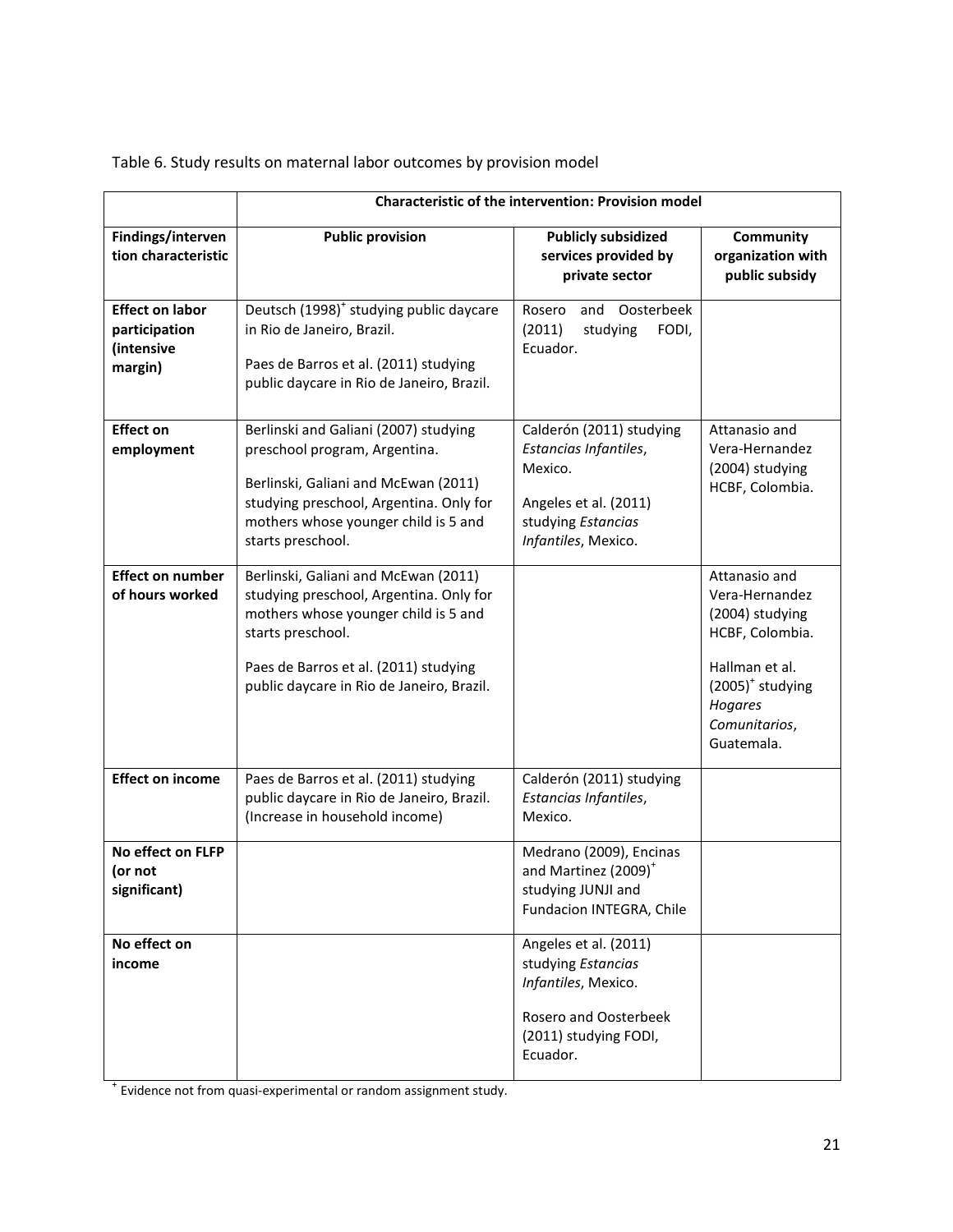#### <span id="page-24-0"></span>**5 Evidence on the determinants of childcare demand**

Some of the studies reviewed present suggestive evidence of imperfect take-up rates, and therefore important inefficiencies in the childcare programs evaluated. For instance, the evaluation of HCBF in Colombia, by Attanasio and Vera-Hernandez (2004), shows that attendance rates are low (less than 50% of eligible children) in contrast with a general belief that most children from eligible strata were attending *hogares comunitarios*.

Angeles et al. (2011) mention an average of 16 available spaces per childcare center (*estancia*) in Mexico, indicating that the eligible population is not necessarily taking up the service to the level originally intended. This study, as well as Paes de Barros (2011) for the public daycare provision in Rio de Janeiro, compares outcomes for beneficiaries and families of children in waiting lists in those centers with excess demand. However, the fact that there are centers operating without excess demand is not irrelevant to the research question. One could argue that findings of these studies are valid and applicable only for those childcare centers with excess demand and do not represent an average treatment effect, as there may be important differences between centers with and without excess demand.

Evidence about factors that affect the demand for childcare services and other arrangements is relatively scarce. And yet, one cannot look at the impact of childcare on children and mother's outcomes without first having some clear idea of the drivers of use of these programs. If there is such a thing as selective take-up, counterfactuals for evaluation are basically altered. Using randomization as an instrument for treatment will not provide unbiased estimates of the mean impact (Ravallion, 2011; Heckman, Urzua and Vytlacil, 2006).

Even if existing evidence on determinants of childcare demand is limited, there are some consistent findings in studies from developed and developing countries:

- 1) Determinants of the demand for childcare related to household/child/mother's characteristics:
	- a) The presence of alternative caregivers in the households has been shown to reduce the demand for formal childcare services (Deutsch, 1998; Attanasio and Vera-Hernandez, 2004). Hallman et al. (2005) show that residence of females 45 years and older in the household increases utilization of informal care and reduces the use of formal care while resident adult males show the opposite effects. Some of the studies looking at the effects of childcare on FLFP examine whether there is heterogeneity in the impact depending on household and mother's characteristics. It is consistently found that the presence of other female relatives in the household increases maternal labor supply (Connelly et al., 1996; Hallman et al., 2005).
	- b) Children's age increases probability of enrollment (Urzua and Veramendi, 2011; Bernal and Fernandez, 2013). Informal arrangements and care by family members is preferred for infants while the demand for center-based formal care increases during the child's second year of life (Leibowitz et al. 1992). The age of children is positively associated with maternal labor participation, especially if the child is the youngest and among more educated mothers (Schlosser, 2011).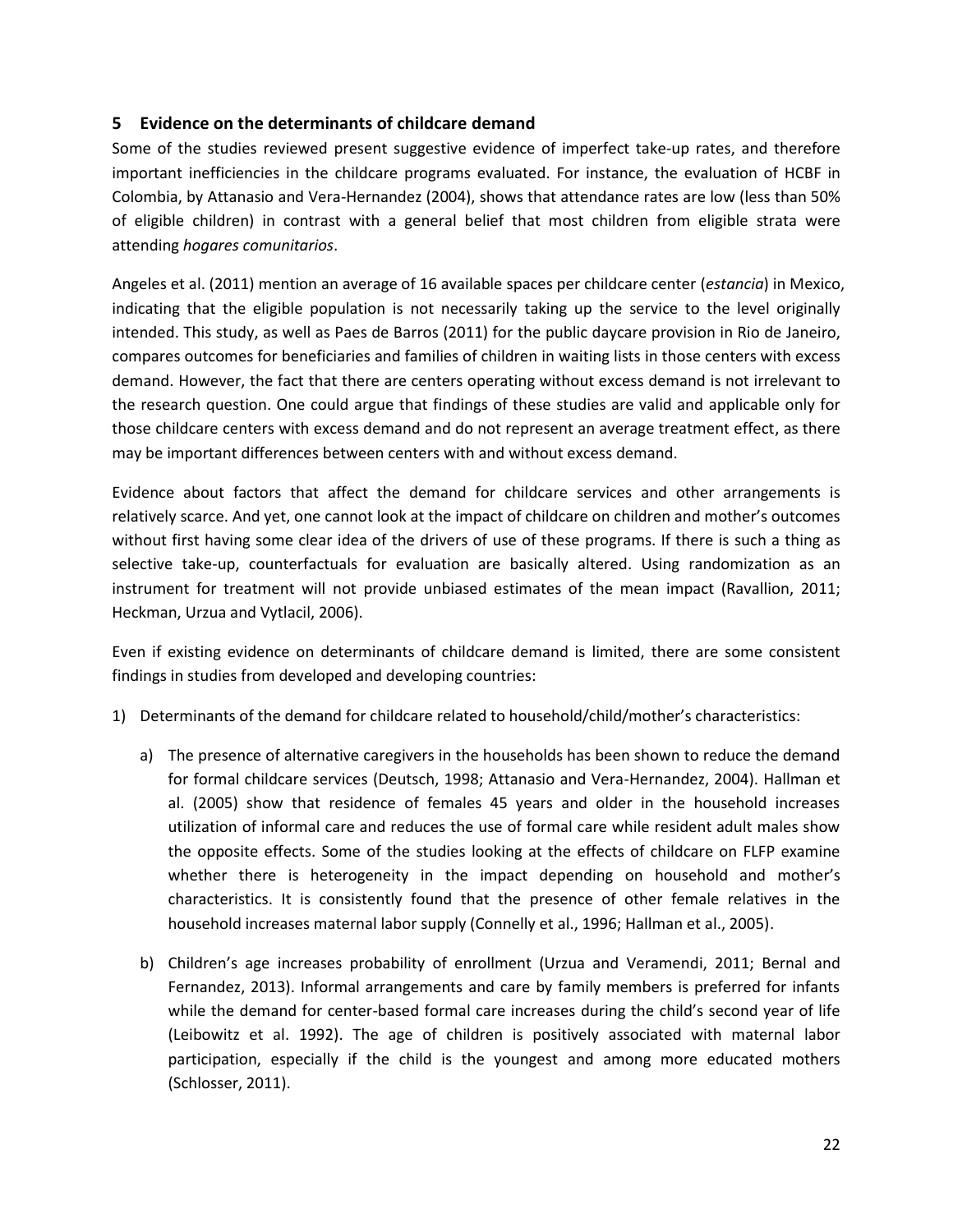- c) Mother's education shows a positive relationship with probability of enrollment. Hallman et al. (2005) find that mother's education significantly increases the use of both formal and informal daycare arrangements. Urzua and Veramendi (2011) find that mother's numerical IQ and extraversion increase the probability of enrollment. Bernal and Fernandez (2013) find greater children attendance to HCBF among better educated mothers.
- d) Female-headed households are more likely to be eligible and participate in subsidized childcare programs. Herbst (2008) shows evidence for the US that households headed by a woman are 52% more likely to be eligible and 23% more likely to participate in the subsidized childcare program than male-headed households.
- e) Evidence on whether poor households have higher participation rates is inconclusive. In the US, eligibility and take-up rates are higher among households below the poverty line (Herbst, 2008). The evaluation of HCBF in Colombia shows that it is more likely that participants of the program come from the lowest income quintile among the eligible population (Bernal and Fernandez, 2013). However, Gertler, Galiani and Seira (2012) find that families taking up subsidized childcare (*Estancias Infantiles*) in Mexico used to pay for childcare previously and are those with better income within the eligible population. Similarly, in the Chilean case, Contreras, Puentes and Bravo (2012) find that provision of childcare services that are close to home and have compatible hours of operation with the mother's labor hours attracts mostly middle-income families.
- 2) Determinants of the demand for childcare related to the characteristics of the service:
	- a) Higher own-price usually reduces demand, although it is difficult to control for quality and it is possible that high prices correlate with demand when they imply high quality. (Lokshin, 2000; Fong and Lokshin, 2000).
	- b) Distance to childcare center is negatively related to enrollment. Attanasio and Vera-Hernandez (2009) find that distance from the household to the nearest childcare center is highly predictive of enrollment. Urzua and Veramendi (2011) also find a significant and negative effect of distance to childcare center on attendance. The direct relationship between characteristics of the childcare services and women's labor participation has been less studied. Motivated by previous literature showing the lack of effect of childcare expansion policy in Chile on maternal labor participation, Contreras, Puentes and Bravo (2012) model the labor participation decision and using a survey specially designed to answer childcare related issues find that physical proximity to a childcare center increases the likelihood of labor participation.
	- c) Contreras, Puentes and Bravo (2012) find that having access to childcare centers that operate for the same hours as typical working hours also increases participation in the labor market.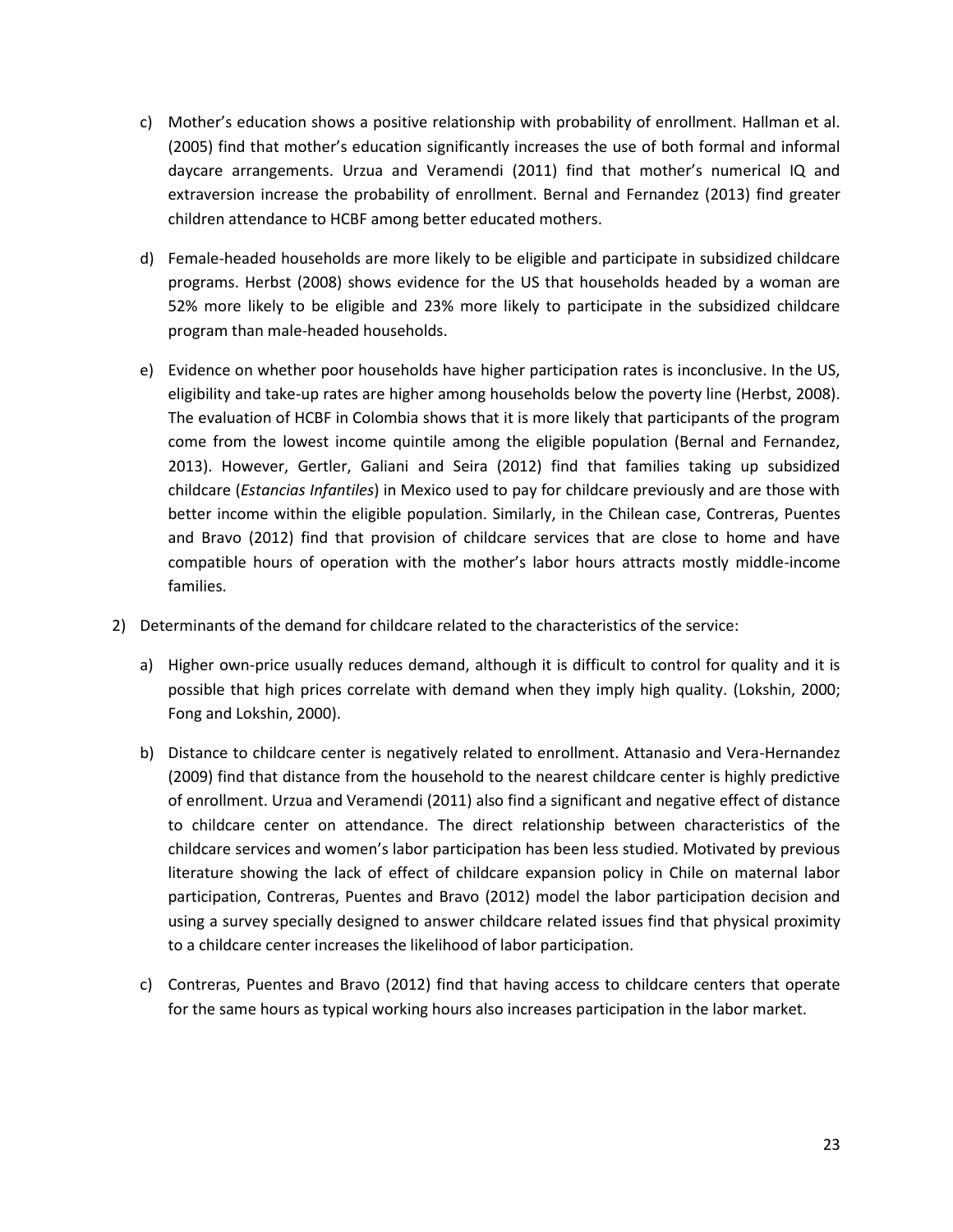#### <span id="page-26-0"></span>**6 Conclusions**

Public provision and financing of childcare services represent interesting policy options to promote equity in the access to quality services and can potentially boost the economic participation of women, reducing gender inequalities in the labor market. This note has presented an overview of the available evidence on the effects of childcare programs on maternal labor force participation, with a special emphasis on LAC countries.

Many countries in the region have subsidized non-parental childcare programs, either with the explicit objective of supporting working mothers, or to improve children's nutrition, education and early development. A growing body of impact studies of such interventions shows a consistent and strong positive effect of access to childcare on maternal labor force participation.

At the core of the design, replication and scaling-up decisions for childcare programs, there is a need to understand the factors that influence access to childcare and maternal labor force participation. In particular, demand has to be placed in the context of other available arrangements (i.e. private services, informal arrangements and the use of family networks) and the characteristics of the services. The bottom line is that more childcare appears to be conducive to higher female labor supply. However, a review of the literature shows that this relationship is more complex than it appears at face value. Several issues need to be factored in: the characteristics of the services; the characteristics of the labor market; and the characteristics of the target population, i.e., mothers of young children. For instance, going back to the example of Chile, one possible explanation for the lack of positive evidence after the expansion of childcare access can be that new free public centers were merely substituting preexisting informal arrangements already used by working mothers. If that is the case, the features of the services offered were appealing for those mothers already working, but seemed to be insufficient to mobilize the other non-working mothers (or at least a segment of those). In that sense, assessing whether public provision is more cost effective than subsidizing the use of private providers, via vouchers for example, depends on whether public provision crowds out private provision, and whether there is heterogeneity in households' response depending on their socio-economic status.

Answering the fundamental question of what types of programs are cost-effective and, in particular, what are the basic requirements in terms of investment to make childcare provision an effective and sustainable strategy for FLFP implies understanding the demand for such programs and identifying the reasons behind participation (take-up). The evidence on the determinants of demand and use of nonparental childcare in the region is scarce and indicates an urgent need for carefully designing new evaluation studies that shed some light into this fundamental question, in an area that is capturing growing shares of the social investment in the region.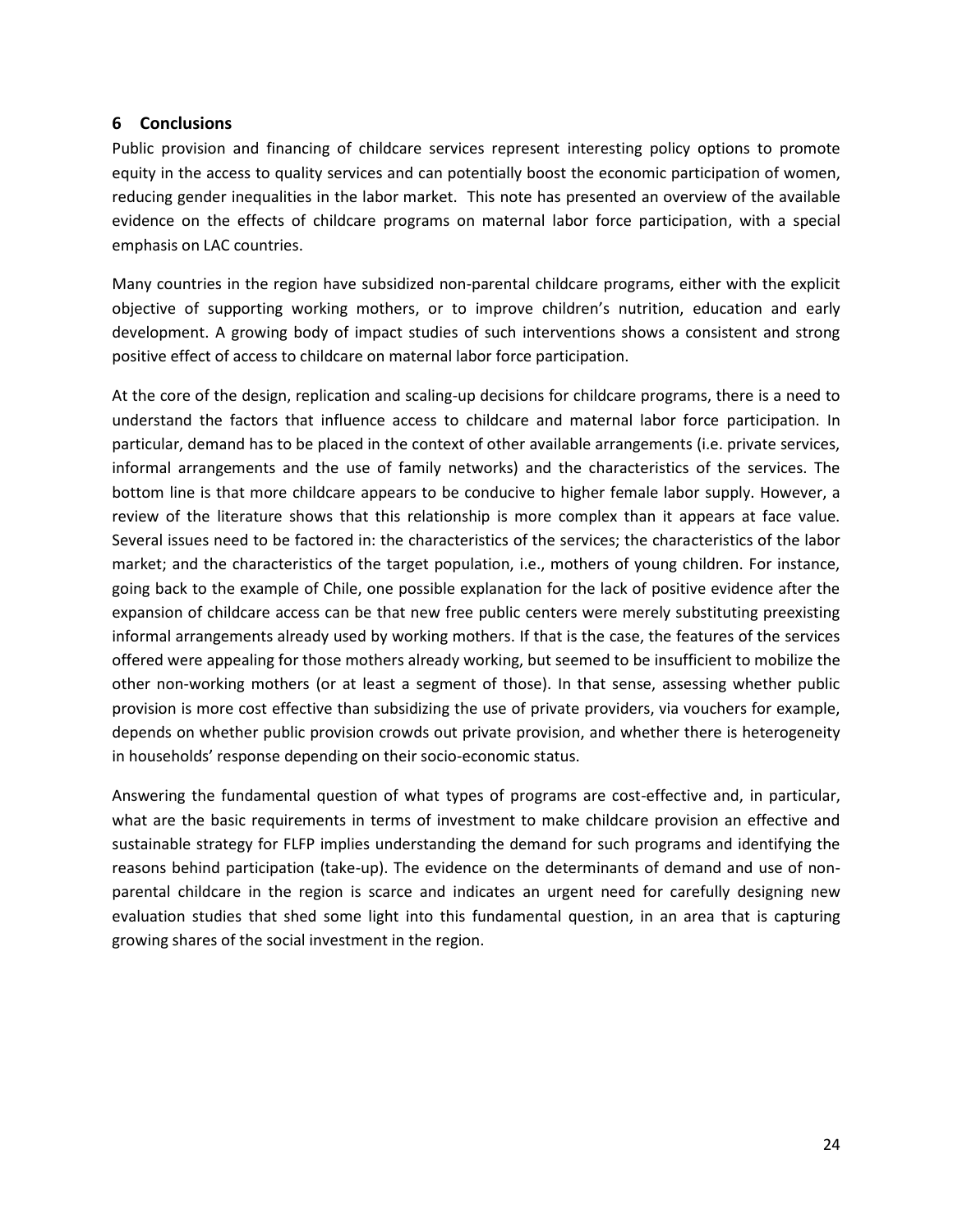#### **References**

Aguirre, DeAnne, Leila Hoteit, Christine Rupp and Karim Sabbagh. 2012. "Empowering the Third Billion. Women and the World of Work in 2012". Booz and Company.

Anderson, Patricia M., and Philip B. Levine. 2000. "Child Care and Mothers' Employment Decisions." In *Finding Jobs: Work and Welfare Reform*, ed. David Card and Rebecca M. Blank. New York: Russell Sage Foundation.

Ángeles, Gustavo, Paola Gadsen, Sebastian Galiani, Paul Gertler, Andrea Herrera, Patricia Kariger, and Enrique Seira. 2011. "Evaluacion de Impacto del Programa Estancia Infantiles para Apoyar a Madres Trabajadoras. Informe Final de la Evaluación de Impacto." Instituto Nacional de Salud Pública. México.

Araujo, María Caridad, and Florencia López-Boo. 2010. "Invertir en los primero años de vida. Una prioridad para el BID y los países de América Latina y el Caribe*.*" Banco Interamericano de Desarrollo. Nota Técnica IDB-TN-188

Araujo, María Caridad, Florencia López-Boo, and Juan Manuel Puyana. 2013. "Overview of Early Childhood Development Services in Latin America and the Caribbean". Banco Inter-Americano de Desarrollo. July 2013.

Arceo, Eva O., and Raymundo Campos. 2010. "Labor Supply of Married Women in Mexico: 1990-2000". *Documentos de trabajo.* El Colegio de Mexico.

Arpino, Bruno, Chiara Pronzato and Lara Tavares. 2010. "All in the Family: Informal Childcare and Mothers' Labour Market Participation" ISER Working Paper Series, No. 2010-24, (July 9, 2010).

Atal, J., H. Ñopo and N. Winder. 2010. "New Century, Old Disparities. Gender and Ethnic Wage Gaps in Latin America" IZA Discussion Paper No. 5085, July 2010.

Attanasio, Orazio, and Marcos Vera-Hernandez. 2004. "Medium and Long Run Effects of Nutrition and Child Care: Evaluation of a Community Nursery Programme in Rural Colombia." EWP04/06, Centre for the Evaluation of Development Policies. The Institute for Fiscal Studies.

Baker, Michael, Jonathan Gruber, and Kevin Milligan. 2008. "Universal Childcare, Maternal Labor Supply and Family Well-Being." *Journal of Political Economy* 116: 709–45.

Baker-Henningham, H. and F. Lopez Boo (2010). "Early Childhood Stimulation Interventions in Developing Countries: A Comprehensive Literature Review." *Interamerican Development Bank # IDB-WP-213.*

Berlinski, Samuel, and Sebastian Galiani. 2007. "The Effect of a Large Expansion of Pre-Primary School Facilities on Preschool Attendance and Maternal Employment." *Labour Economics* 14:665–80.

Berlinski, Samuel, Sebastian Galiani, and Paul Gertler. 2009. "The Effect of Pre- Primary Education on Primary School Performance." *Journal of Public Economics* 93:219–34.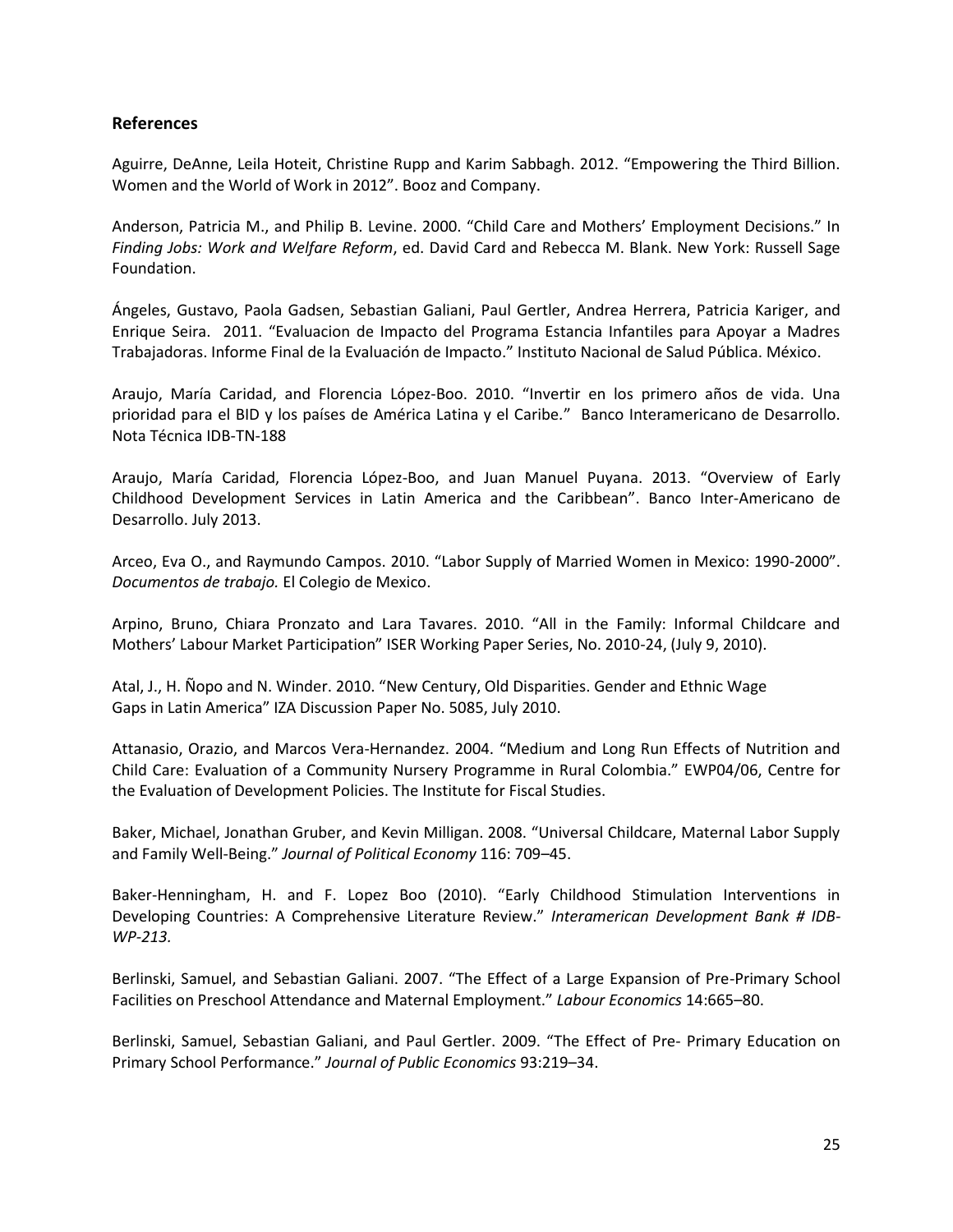Berlinski, Samuel, Sebastian Galiani, and Patrick J. McEwan. 2011. "Preschool and Maternal Labor Market Outcomes: Evidence from a Regression Discontinuity Design." *Economic Development and Cultural Change,* 59(2): 313-344.

Bernal, Raquel and Fernandez, Camila. 2013. "Subsidized child care and child development in Colombia: Effects of Hogares Comunitarios de Bienestar as a function of timing and length of exposure". *Forthcoming Social Sciences & Medicine*.

Bick, Alexander. 2011. "The Quantitative Role of Child Care for Female Labor Force Participation and Fertility." MPRA Paper 31713, University Library of Munich, Germany.

Blau, David, and Janet Currie. 2004. "Pre-School, Day Care, and After School Care: Who's Minding the Kids?" In *Handbook of the Economics of Education*, edited by Eric Hanushek and Finis Welch, 1163-1278. Amsterdam: Elsevier Science.

Blau, Francine D., and Lawrence M. Kahn. 2007. "Changes in the labor supply behavior of married women: 1980–2000." *Journal of Labor Economics*, 25:393–438.

Calderón, Gabriela. 2012. "The Effects of Child Care Provision in Mexico." *Job Market Paper*. Stanford University.

Cascio, Elizabeth U. 2009. "Maternal Labor Supply and the Introduction of Kindergartens into American Public Schools." *Journal of Human Resources* 44:140–70.

Chioda, Laura. 2011. Work & Family. Latin American and Caribbean Women in Search of a New Balance. Washington, DC: The World Bank.

Compton, Janice. 2011. "The Mom Effect: Family Proximity and the Labour Force Attachment of Women in Canada," Canadian Labour Market and Skills Researcher Network (CLSRN) Working Paper No. 87 (November 2011).

Compton, Janice, and Robert A. Pollak. 2011. "Family Proximity, Childcare and Women's Labor Force Attachment." NBER Working Paper Series No. 17678, December 2011.

Connelly, Rachel, Deborah DeGraff and Deborah Levison. 1996. Women's Employment and Child Care in Brazil. *Economic Development and Cultural Change*, 44, no. 3: 619-56.

Conti, Gabriella, and James J. Heckman. 2012. "The Economics of Child Well-Being". IZA Discussion Papers Series. No. 6930, October 2012

Contreras, Dante, Esteban Puentes and David Bravo. 2012. "Female Labor Supply and Child Care Supply in Chile". Documentos de trabajo del Departamento de Economía de la Universidad de Chile. SDT 370.

Cuberes, David and Marc Teignier. 2012. "Gender Gaps in the Labor Market and Aggregate Productivity". Sheffield Economic Research Paper SERP 2012017.

Departamento Nacional de Planeación (DNP). 2009. *Evaluación de Impacto del Programa de Hogares Comunitarios de Bienestar del ICBF*. Bogotá: DNP.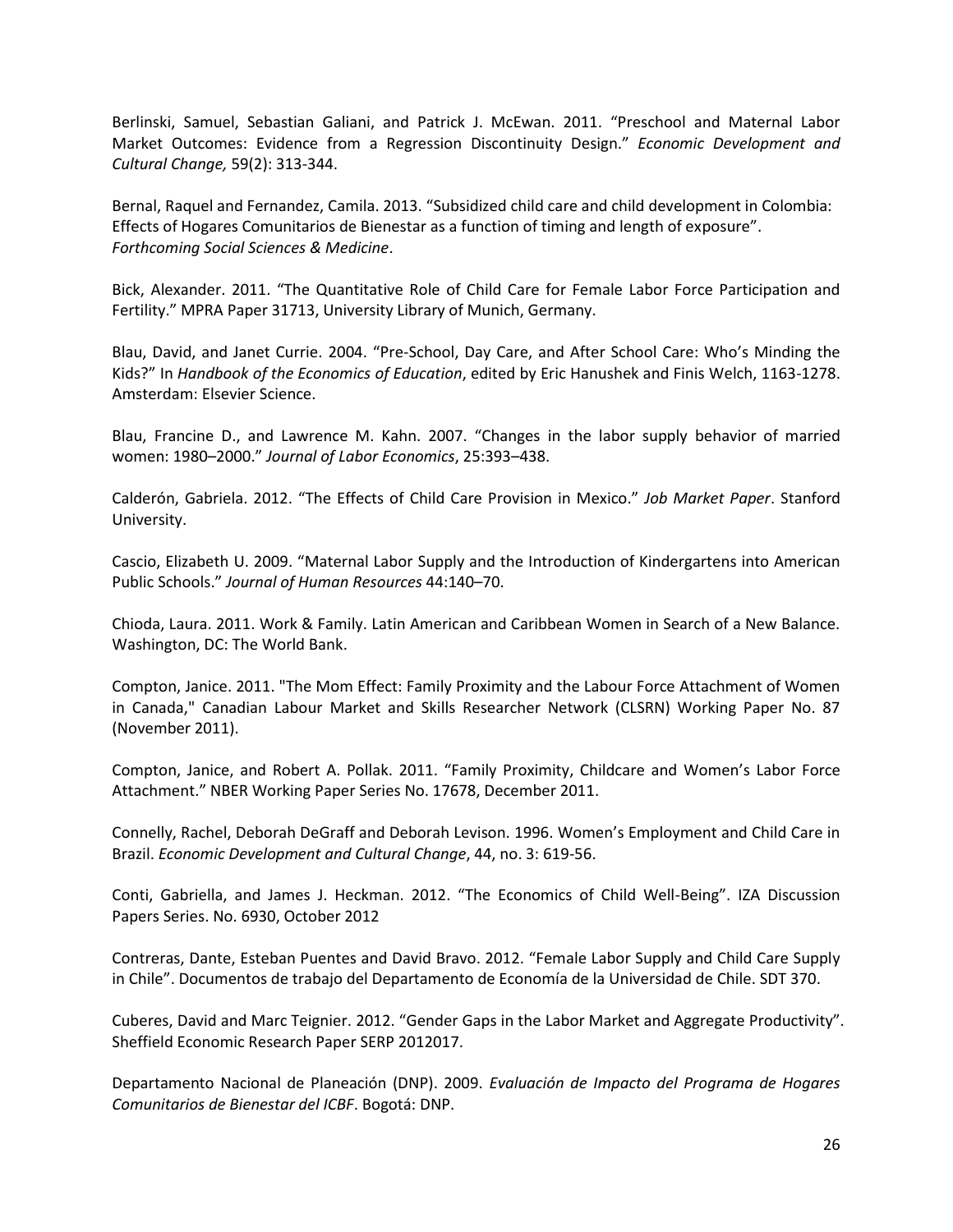Deutsch, Ruthanne. 1998. "Does Child Care Pay?: Labor Force Participation and Earnings Effects of Access to Child Care in the Favelas of Rio de Janeiro." Working paper #384. Inter-American Development Bank.

Dimova, Ralitza and Francois-Charles Wolff. 2008. "Grandchild Care Transfers by Ageing Immigrants in France: Intra-household Allocation and Labour Market Implications", *European Journal of Population*, Vol. 24, No. 3, 315-340.

Dimova, Ralitza and Francois-Charles Wolff. 2011. "Do downward Private Transfers Enhance Maternal Labor Supply? Evidence from Around Europe", *Journal of Population Economics*, Vol. 24, No. 3, 911-933.

Encina, Jenny, and Claudia Martinez. 2009. "Efecto de una mayor cobertura de salas cuna en la participación laboral femenina: Evidencia de Chile." Documentos de trabajo del Departamento de Economía de la Universidad de Chile. SDT 303.

Fitzpatrick, Maria D. 2010. "Preschoolers Enrolled and Mothers at Work? The Effects of Universal Pre-Kindergarten." *Journal of Labor Economics,* 28(1): 51-85.

Fong, Monica, and Michael Lokshin. 2000. "Child Care and Women's labor Force Participation in Romania." Policy Research Working Papers: 2400. The World Bank.

Gathmann, Christina and Björn Sass. 2012. "Taxing Childcare: Effects on Family Labor Supply and Children". IZA Discussion Paper Series. IZA IP No. 6440.

Gelbach, Jonah B. 2002. "Public Schooling for Young Children and Maternal Labor Supply." *American Economic Review* 92:307–22.

Gertler, Paul, Sebastian Galiani and Enrique Seira. 2012. "Análisis de las características de los participantes en el programa Estancias Infantiles." IDB.

Gustafsson, Siv, and Frank Stafford. 1992. "Child Care Subsidies and Labor Supply in Sweden." *The Journal of Human Resources,* 27(1): 204-230.

Hallman, Kelly, Agnes R. Quisumbing, Marie Ruel and Benedicte de la Briere. 2005. "Mothers' Work and Child Care: Findings from the Urban Slums of Guatemala City". *Economic Development and Cultural Change,* Vol. 53, No. 4 (July 2005), pp 855-885

Havnes, Tarjei, and Magne Mogstad. 2011. "Money for Nothing? Universal Childcare and Maternal Employment." Discussion Paper 4504, IZA.

Heckman, James J., Sergio Urzua, and Edward Vytlacil. 2006. "Understanding Instrumental Variables in Models with Essential Heterogeneity." *The Review of Economics and Statistics,* 37(2): 389-431.

Herbst, Chris M. 2008. "Who are the eligible non-recipients of child care subsidies?" *Children and Youth Services Review*, 30, 1037-1054.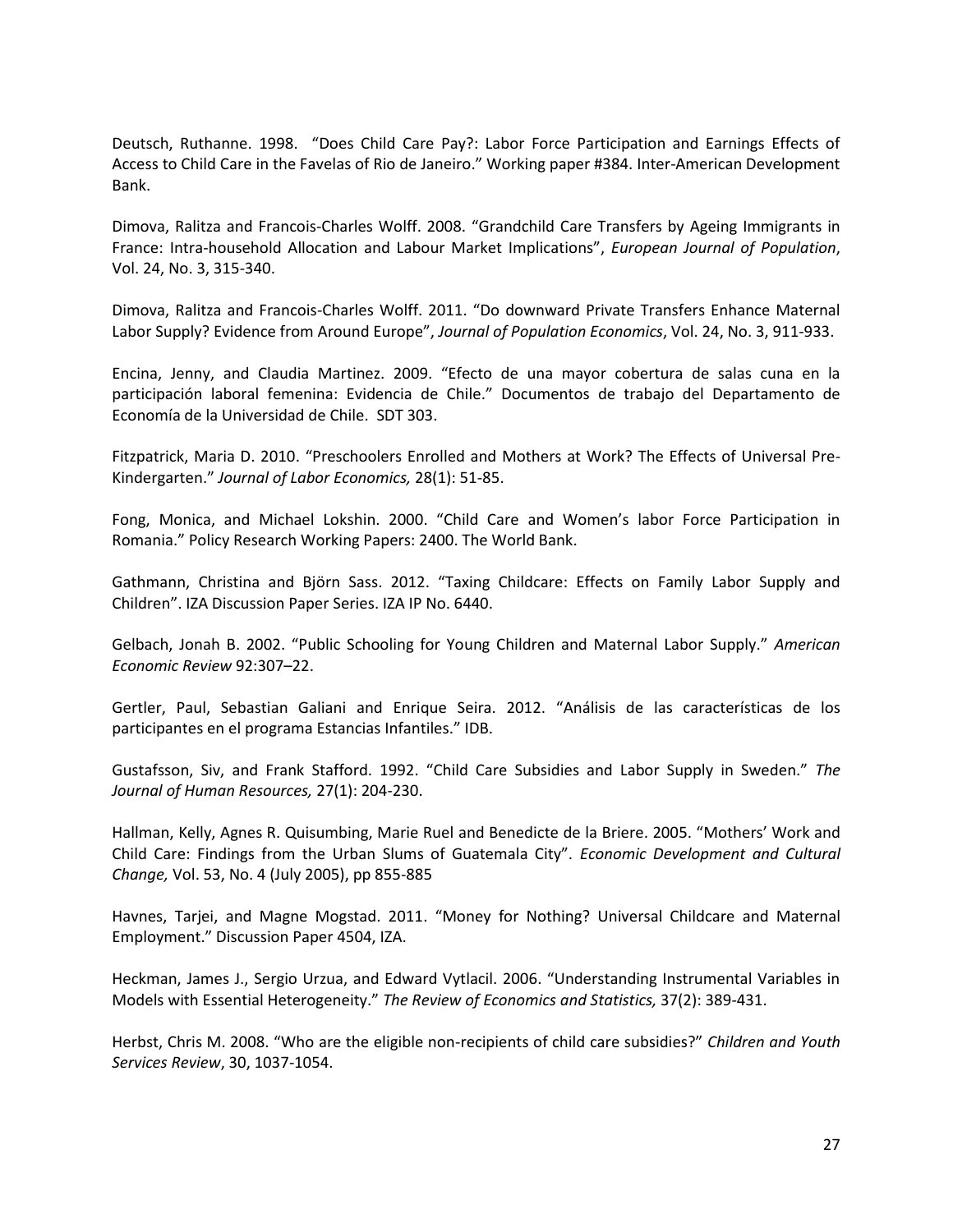Kimmel, J. 2006. "Child Care, Female Employment and Economic Growth". *Community Development: Journal of the Community Development Society*. Vol. 37, No. 2.

Leibowitz, Arleen, Jacob Alex Klerman, and Linda J. Waite. 1992. "Employment of New Mothers and Child Care Choice: Differences by Children's Age." *The Journal of Human Resources,* 27(1): 112-133.

Lokshin, Michael. 2000. "Household Childcare Choices and Women's Work Behavior in Russia." *The Journal of Human Resources,* 39(4): 1094-1115.

López-Boo, Florencia, Lucía Madrigal, and Carmen Pagés. 2010. "Part-Time Work, Gender and Job Satisfaction: Evidence from a Developing Country." *The Journal of Development Studies,* vol. 46(9): 1543- 1571.

Mateo, Mercedes and Lourdes Rodriguez-Chamussy. 2014. "Working Parents and Childcare: A Handbook for Latin America and the Caribbean". Inter-American Development Bank. *Forthcoming.*

Medrano, Patricia. 2009. "Public Day Care and Female Labor Force Participation: Evidence from Chile." Documentos de trabajo del Departamento de Economía de la Universidad de Chile. SDT 306

Nores, M. and W.S. Bennett. 2010. "Benefits of Early Childhood Interventions across the World: (Under) Investing in the Very Young". *Economics of Education Review*. In Press.

Organization for Economic Cooperation and Development. 2007. *Babies and Bosses: Reconciling Work and Family Life.* Paris: OECD Publishing.

Paes de Barros, Ricardo, Pedro Olinto, Trine Lunde, and Mirela Carvalho. 2011. "The Impact of Free Childcare on Women's Labor Force Participation: Evidence from Low-Income Neighborhoods of Rio de Janeiro." Conference Paper, World Bank Economists' Forum.

Pagés, Carmen and Claudia Piras. 2010. "The Gender Dividend. Capitalizing on Women's Work". Inter-American Development Bank.

Piras, Claudia and Laura Ripani. 2005. "The Effects of Motherhood on Wages and Labor Force Participation: Evidence from Bolivia, Brazil, Ecuador and Peru." Sustainable Development Department Technical Papers Series. WID-109

Posadas, Josefina, and Marian Vidal-Fernández. 2012. "Grandparents'Childcare and Female Labor Force Participation." Discussion Paper 6398, IZA.

Ravallion, Martin. 2011. "On the Implications of Essential Heterogeneity for Estimating Causal Impacts Using Social Experiments." World Bank Policy Research Working Paper No. 5804.

Rosero, José and Hessel Oosterbeek. 2011. *Trade-offs between Different Early Childhood Interventions: Evidence from Ecuador*. Tinbergen Institute Discussion Paper. TI 2011-102/3

Ruel, M.T. and A.R. Quisumbing with K. Hallman, B. de la Brière and N. Coj de Salazar. 2006. *The Guatemala Community Day Care Program: An Example of Effective Urban Programming.* Washington, DC: IFPRI.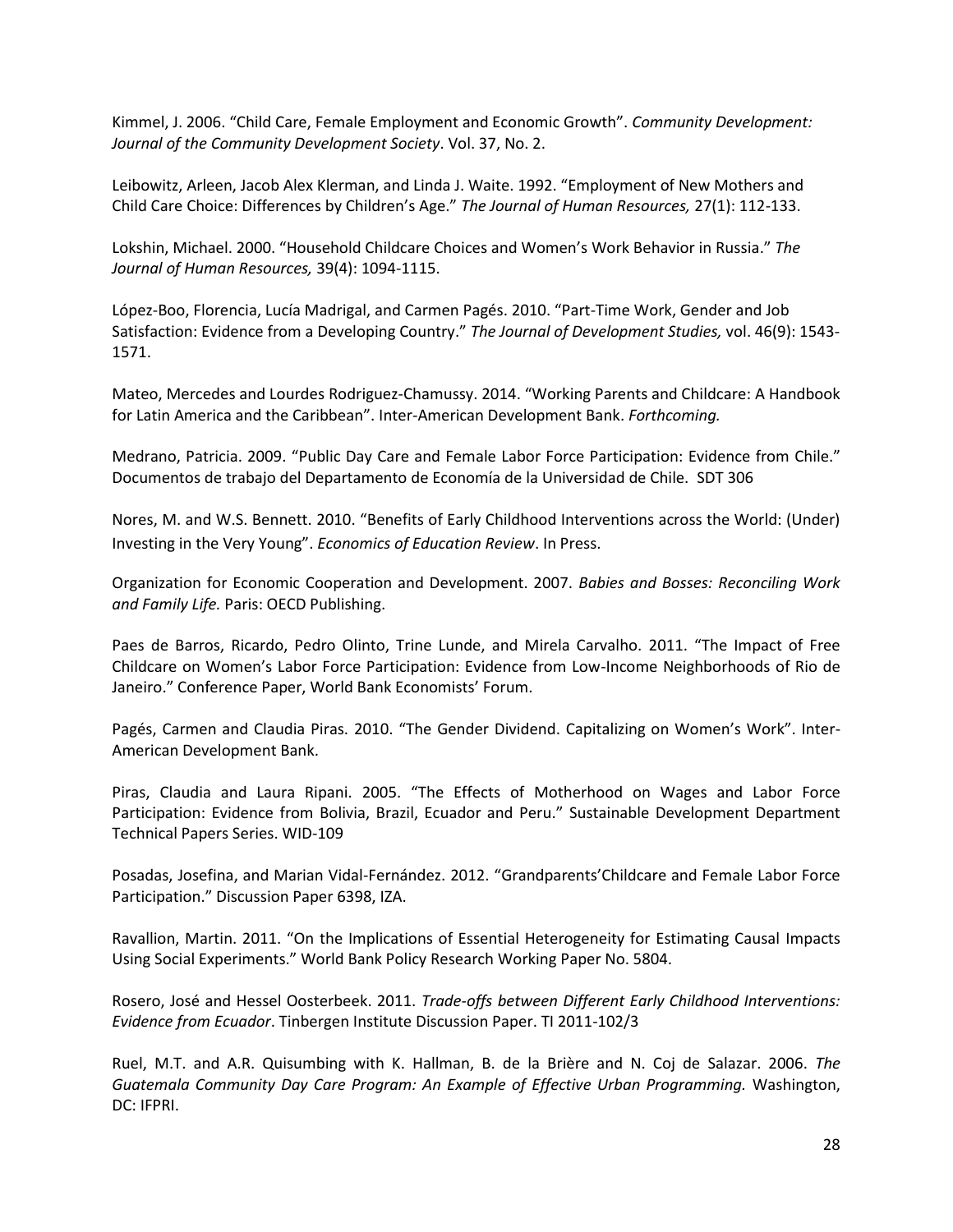Ruel, M.T., B. de la Brière, K. Hallman, A.R. Quisumbing and N. Coj. 2002. *Does Subsidized Childcare Help Poor Working Women in Urban Areas? Evaluation of a Government-Sponsored Program in Guatemala City.* Washington, DC: IFPRI.

Schlosser, Analía. 2011. "Public Preschool and the Labor Supply of Arab Mothers: Evidence from a Natural Experiment." Working Paper. Hebrew University of Jerusalem.

Simonsen, Marianne. 2010. "Availability and Price of High Quality Day Care and Female Employment." *The Scandinavian Journal of Economics*, 112(3): 570-594.

Urzua, Sergio, and Gregory Veramendi (2011). "The Impact of Out-of-Home Childcare Centers on Early Childhood Development." IDB Working Paper Series No. IDB-WP-240.

Vegas, E., L. Santibañez. 2010. *The Promise of Early Childhood Development in Latin America and the Caribbean.* Washington, DC: World Bank.

World Bank. 2012. The Effect of Women's Economic Power in Latin America and the Caribbean. World Bank LAC, August 2012.

Zamarro, Gema. 2009. "Family Labor Participation and Childcare Decisions: The Role of Grannies", Unpublished Manuscript, RAND Corporation (November 2009).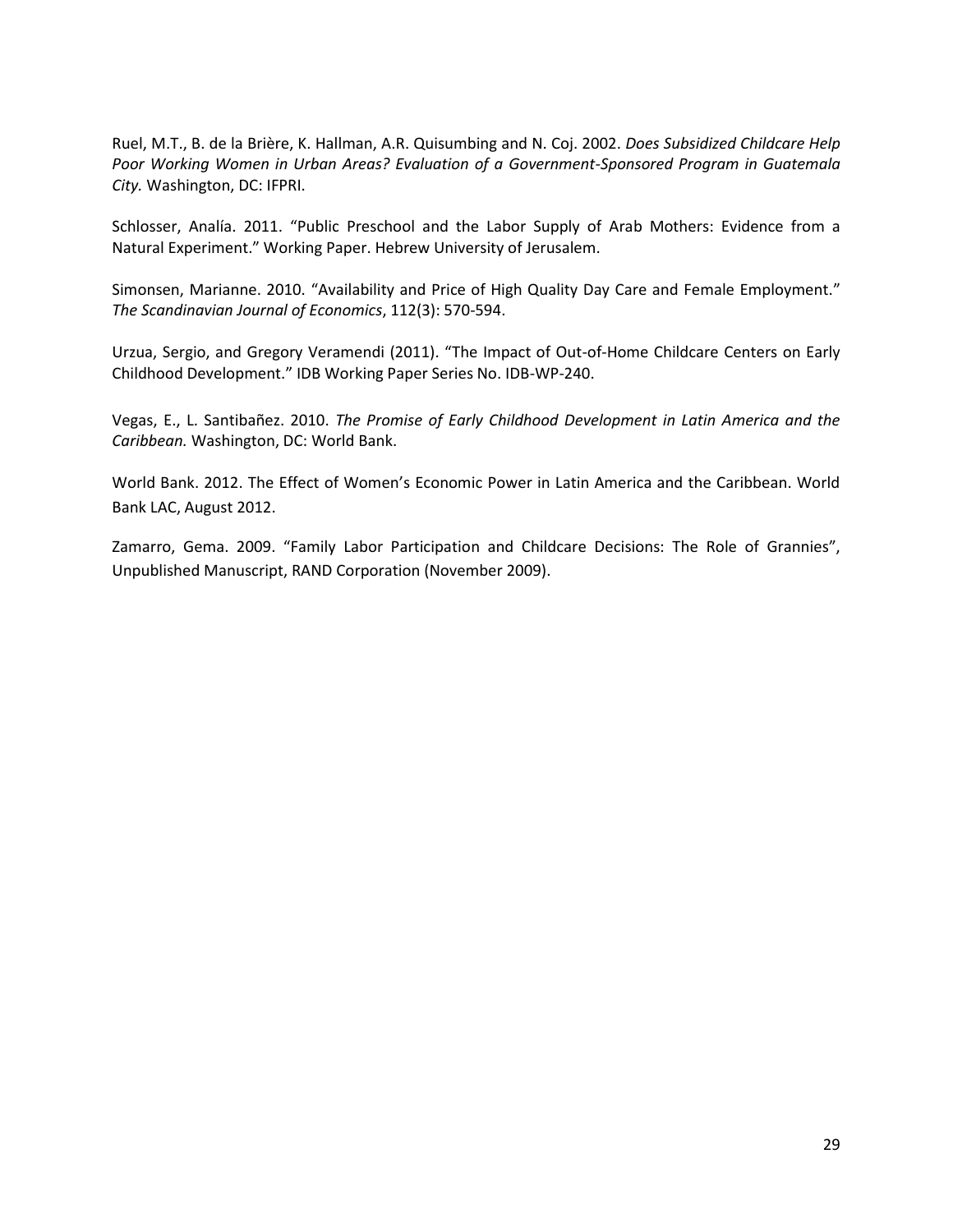Table A1. Summary of random assignment and quasi-experimental studies on the impact of childcare on female labor outcomes (Part 1)

|             |           |                 |                                             | Comparison       | Sample                                    |                                                     | <b>Effect size on Female labor</b> |                        |
|-------------|-----------|-----------------|---------------------------------------------|------------------|-------------------------------------------|-----------------------------------------------------|------------------------------------|------------------------|
| Study       | Country   | Intervention    | Methodology                                 | group            | <b>Characteristics</b>                    | <b>Outcomes</b>                                     | outcomes                           | <b>Notes</b>           |
| Angeles et  | Mexico    | Estancias       | Pipeline design:                            | Mothers of       | 236 Estancias                             | Mother's labor market outcomes:                     | 18% increase in probability of     | Estimations only valid |
| al. (2012)  |           | Infantiles para | Comparing outcomes for                      | children in wait | (centers) with wait                       | -Probability of being employed                      | being employed;                    | for centers with wait  |
|             |           | Apoyar a Madres | mothers of enrolled                         | lists            | lists in 7 states.                        | -Work hours                                         | 6 hours per week increase in the   | lists                  |
|             |           | Trabajadoras    | children and mothers of                     |                  |                                           | 2,284 households with - Mother and household income | amount of work hours;              |                        |
|             |           | (SEDESOL)       | children in wait lists                      |                  | beneficiary children                      | Mother's time use                                   | No effect is job stability for     |                        |
|             |           |                 |                                             |                  | or children in wait                       | Mother's mental health                              | mothers;                           |                        |
|             |           |                 |                                             |                  | lists. Response rate of Children's health |                                                     | No effect on mother's or           |                        |
|             |           |                 |                                             |                  | 77% (1,573                                | Children's nutrition                                | household's income;                |                        |
|             |           |                 |                                             |                  | households)                               | Children's development                              | Reduction of 7 hours per week in   |                        |
|             |           |                 |                                             |                  |                                           |                                                     | mother's time allocated to care    |                        |
|             |           |                 |                                             |                  |                                           |                                                     |                                    |                        |
| Berlinski,  | Argentina | Preschool       | Regression discontinuity                    | Children born    | 22,974 mothers aged                       | Mother's labor market outcomes:                     | 13 mothers start to work for       |                        |
| Galiani and |           |                 | using exact birthdates and one day later    |                  | 18-49 with at least                       | -Employment                                         | every 100 youngest children in     |                        |
| McEwan      |           |                 | the plausibly exogenous                     | than the cutoff  | one child aged 4 on                       | -Full time employment                               | the household that start           |                        |
| (2011)      |           |                 | variation in the probability birth date for |                  | Jan 1st of the year of                    | -Number of hours worked                             | preschool;                         |                        |
|             |           |                 | of attendance to identify                   | enrollment in    | the survey (Encuesta                      |                                                     | Mothers are 19.1 percentage        |                        |
|             |           |                 | the effect of early school                  | (compulsory)     | Permanente de                             |                                                     | points more likely to work for     |                        |
|             |           |                 | attendance                                  | kindergarten     | Hogares 1995-2001)                        |                                                     | more than 20 hrs a week, and to    |                        |
|             |           |                 |                                             | (Children who    |                                           |                                                     | work on average 7.8 hrs more a     |                        |
|             |           |                 |                                             | must wait a full |                                           |                                                     | week as a consequence of their     |                        |
|             |           |                 |                                             | year to enroll)  |                                           |                                                     | youngest offspring attending       |                        |
|             |           |                 |                                             |                  |                                           |                                                     | preschool;                         |                        |
|             |           |                 |                                             |                  |                                           |                                                     | No effect of preschool             |                        |
|             |           |                 |                                             |                  |                                           |                                                     | attendance on maternal labor       |                        |
|             |           |                 |                                             |                  |                                           |                                                     | market outcomes for children       |                        |
|             |           |                 |                                             |                  |                                           |                                                     | who are not the youngest of the    |                        |
|             |           |                 |                                             |                  |                                           |                                                     | household                          |                        |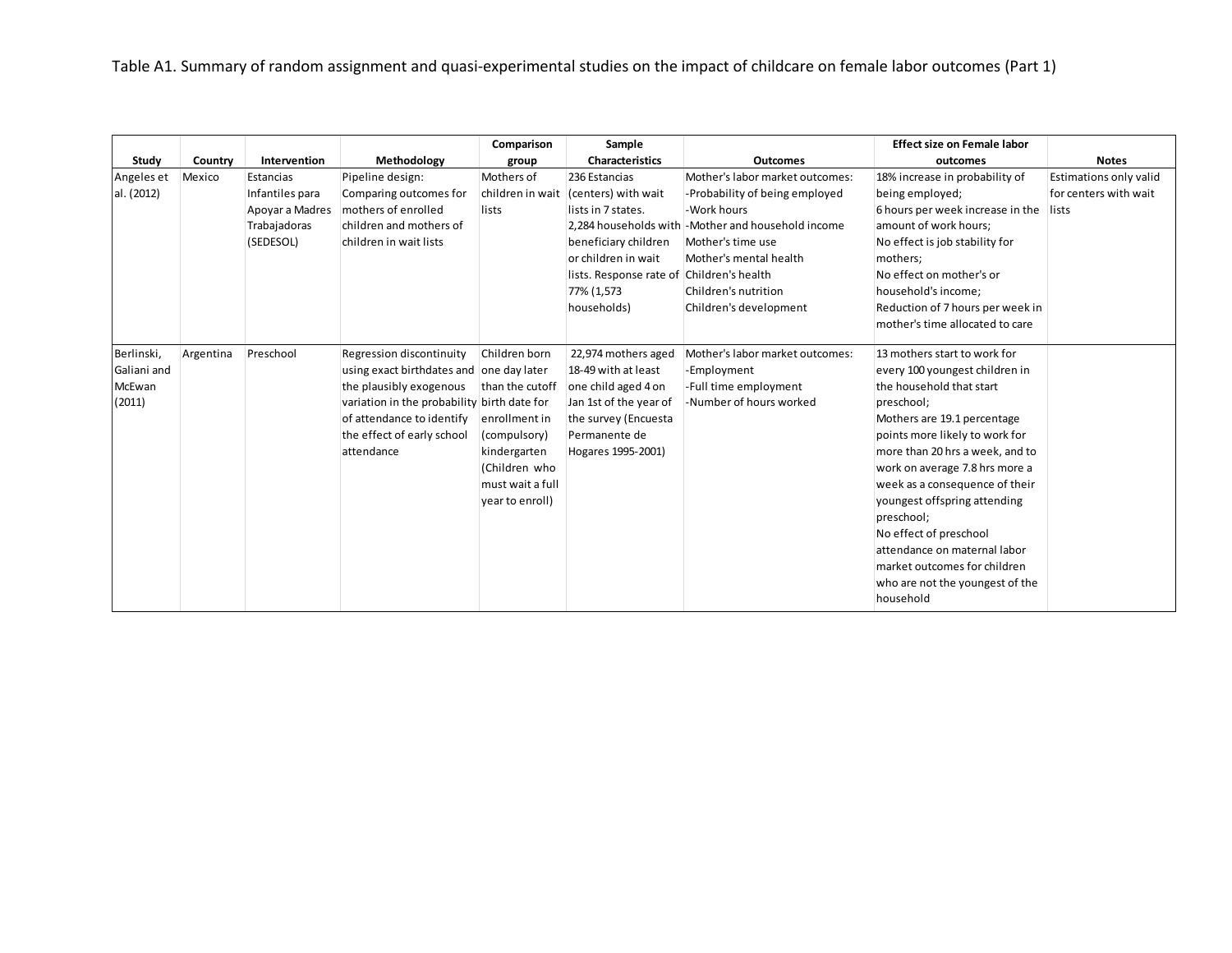Table A1. Summary of random assignment and quasi-experimental studies on the impact of childcare on female labor outcomes (Part 2)

|                                   |         |                                                                 |                                                                                                                                                                                                                                                                                   | Comparison                                                                                              | Sample                                                                                                                                                                                                                        |                                                                                                                                                                                                           | <b>Effect size on Female labor</b>                                                                                                                                                                                                                                                                                          |                                                                                                                                                                                                             |
|-----------------------------------|---------|-----------------------------------------------------------------|-----------------------------------------------------------------------------------------------------------------------------------------------------------------------------------------------------------------------------------------------------------------------------------|---------------------------------------------------------------------------------------------------------|-------------------------------------------------------------------------------------------------------------------------------------------------------------------------------------------------------------------------------|-----------------------------------------------------------------------------------------------------------------------------------------------------------------------------------------------------------|-----------------------------------------------------------------------------------------------------------------------------------------------------------------------------------------------------------------------------------------------------------------------------------------------------------------------------|-------------------------------------------------------------------------------------------------------------------------------------------------------------------------------------------------------------|
| Study                             | Country | Intervention                                                    | Methodology                                                                                                                                                                                                                                                                       | group                                                                                                   | <b>Characteristics</b>                                                                                                                                                                                                        | <b>Outcomes</b>                                                                                                                                                                                           | outcomes                                                                                                                                                                                                                                                                                                                    | <b>Notes</b>                                                                                                                                                                                                |
| Paes de<br>Barros et al<br>(2011) | Brazil  | Rio de Janeiro's<br>free public<br>childcare                    | Random assignment into<br>treatment and control<br>groups. This study takes<br>advantage of a lottery<br>carried by the municipal<br>government of Rio de<br>Janeiro in 2007                                                                                                      | Children who<br>did not win the<br>lottery and<br>were placed in<br>waiting lists                       | 4,348 applicant<br>children of which half<br>were lottery winners<br>and the remaining<br>were placed in<br>waiting lists                                                                                                     | Mother's labor market outcomes:<br>- Matermal employment rates<br>- Labor force participation rates<br>- Unemployment rates<br>- Hours worked<br>Enrollment in privately paid centers<br>Household income | Increase from 51% to 94% in the<br>use of public centers;<br>increase from 36% to 46% in<br>mother's employment;<br>Increase from 9% to 17% in<br>employment of mothers who<br>were not working before lottery;<br>No impact on hours worked for<br>mothers who were already<br>employed                                    | There are some centers<br>without excess demand<br>(no lottery performed<br>there).<br>Study only on those<br>centers that have excess<br>demand                                                            |
| Calderon<br>(2012)                | Mexico  | Estancias<br>Infantiles para<br>Apoyar a Madres<br>Trabajadoras | Difference-in-difference-<br>in-difference approach<br>adapting the Synthetic<br>Control Method to a<br>repeated cross-section<br>data                                                                                                                                            | Synthetic<br>controls<br>replicating the<br>pre-treatment<br>behavior of the<br>eligible<br>individuals | 2,162,860<br>observations of<br>women who are<br>household heads of<br>spouses and have<br>children older than 1<br>and younger than<br>4 years of age. From<br>repeated quarterly<br>cross-section data<br>from 2000 to 2010 | Labor outcomes<br>-Probability of being employed<br>(mother and father)<br>-Use of time for care (mother,<br>father)<br>-Hours worked<br>-Job stability                                                   | Women with average additional<br>exposure of 0.12 increase their<br>probability<br>of working by 1.8 percentage<br>points; Women who reduced the<br>amount of time in child rearing<br>by one hour increased monthly<br>labor income by \$72 real 2008<br>pesos;<br>No evidence of an increase in<br>total household income | Estimates are mostly<br>Intention-to-Treat (ITT)<br>effects                                                                                                                                                 |
| Medrano<br>(2009)                 | Chile   | JUNJI and                                                       | Difference-in-difference<br>Fundacion Integra using variation in the<br>number of day care<br>centers by county given by<br>the expansion of existing<br>programs to compare<br>labor participation of<br>eligible mothers in<br>counties with different<br>degrees of treatment. | Mothers in<br>counties yet to<br>be treated                                                             | 1.517 mothers of<br>children younger than<br>2 years old<br>(from Employment<br>and Unemployment<br>Survey for periods<br>June 2003-2005 and<br>June 2007-2008)                                                               | - Maternal labor force participation<br>- Female employment rate<br>- Hours worked                                                                                                                        | 2.6% to 10% increase in female<br>labor participation, effect<br>dissapears when controlling for<br>observable family and individual<br>characteristics;<br>No effect on employment or<br>work hours                                                                                                                        | High probability that<br>expansion in daycare<br>centers is not<br>exogenous. Eligibility is<br>proxied with income<br>quintile that may be<br>endogenous to labor<br>participation. Limited<br>sample size |